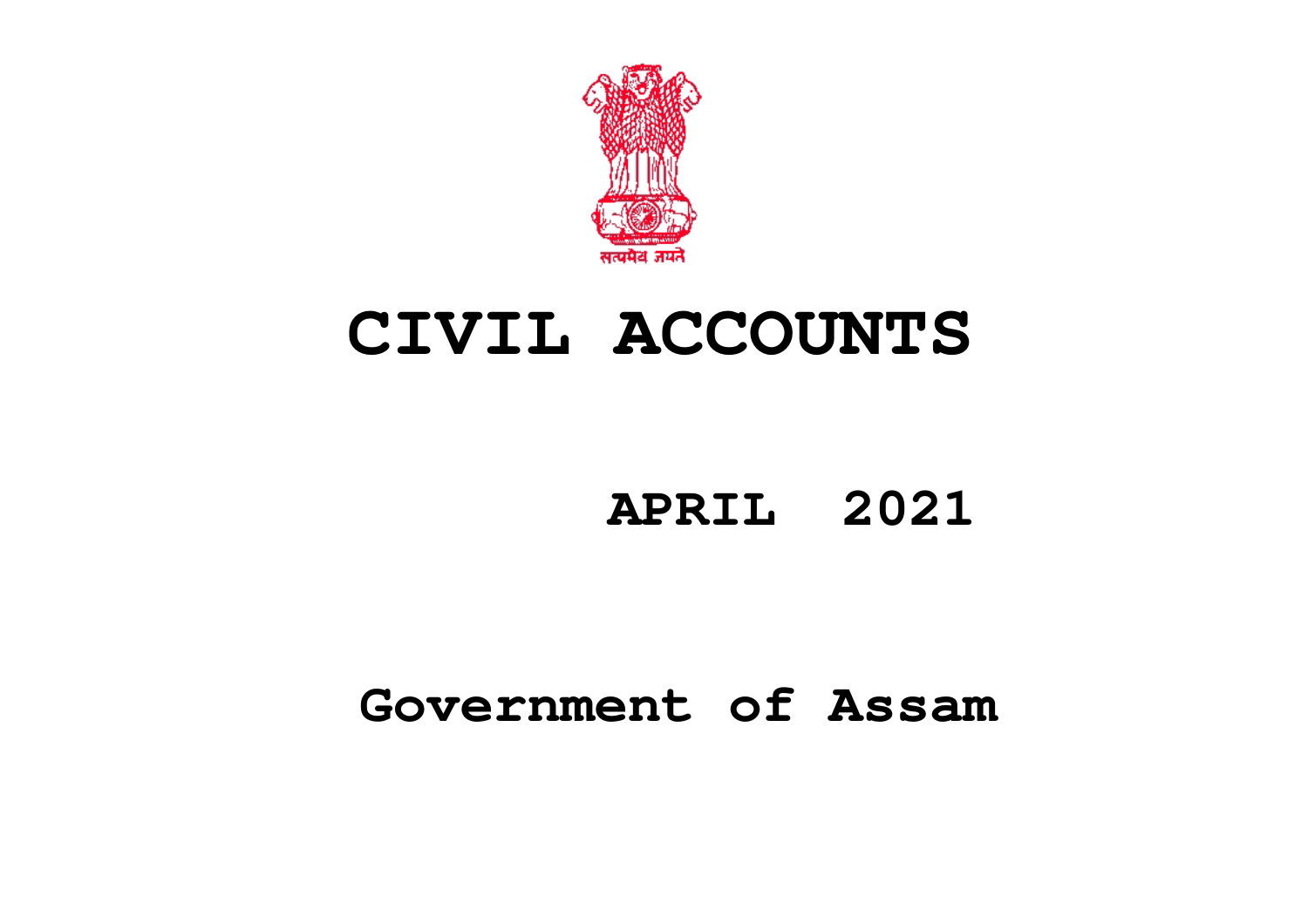

## **CIVIL ACCOUNTS**

**OF**

## **THE STATE OF ASSAM**

**FOR**

**APRIL 2021**

## **GENERAL STATEMENT OF ACCOUNTS**

| <b>Head Of Account</b>                                                          | <b>Current Month</b> | Progressive         | <b>Budget/Revised</b><br><b>Estimate</b> | <b>Progressive Last Year</b> |
|---------------------------------------------------------------------------------|----------------------|---------------------|------------------------------------------|------------------------------|
| <b>Part I - Consolidated Fund</b>                                               |                      |                     |                                          |                              |
| <b>Total - Revenue Receipts</b>                                                 | 41,46,68,10,085      | 41,46,68,10,085     | 8,89,79,40,26,000                        | 38,98,16,69,781              |
| <b>Total - Expenditure met from</b><br>Revenue                                  | 32,08,53,20,098      | 32,08,53,20,098     | 27,75,17,28,000                          | 29,30,38,73,156              |
| <b>Total - Capital Account Outside the</b><br><b>Revenue Account</b>            | $-8,95,756$          | $-8,95,756$         | 2,43,13,90,000                           | 5,64,50,210                  |
| <b>Net Public Debt and Loans and</b><br><b>Advances by the State Government</b> | $-44,49,76,618$      | $-44,49,76,618$     | 1,83,38,14,38,000                        | 4,53,73,64,095               |
| <b>Inter State Settlement Account</b>                                           | 0                    | 0                   |                                          | 0                            |
| <b>Appropriation to Contingency Fund</b>                                        |                      |                     |                                          | $\Omega$                     |
| <b>Net Part I - Consolidated Fund</b>                                           | 8,93,74,09,125       | 8,93,74,09,125      | $\Omega$                                 | 14, 15, 87, 10, 510          |
| <b>Net Part II - Contingency Fund</b>                                           |                      |                     | $\Omega$                                 |                              |
| <b>Net Part III - Public Account</b>                                            | $-9,71,36,01,043$    | $-9,71,36,01,043$   | 6,42,33,21,000                           | $-24,48,96,92,238$           |
| <b>Total - Transaction</b>                                                      | $-77,61,91,918$      | $-77,61,91,918$     | 6,42,33,21,000                           | $-10,33,09,81,728$           |
| <b>Opening Balance</b>                                                          | 36,96,75,69,672      | 36,96,75,69,672     |                                          | 29,80,19,62,240              |
| <b>Closing Balance</b>                                                          | 36, 19, 13, 77, 755  | 36, 19, 13, 77, 754 | 6,42,33,21,000                           | 19,47,09,80,512              |

**Run Date: 22/09/2021**

**125**

**Form No. A**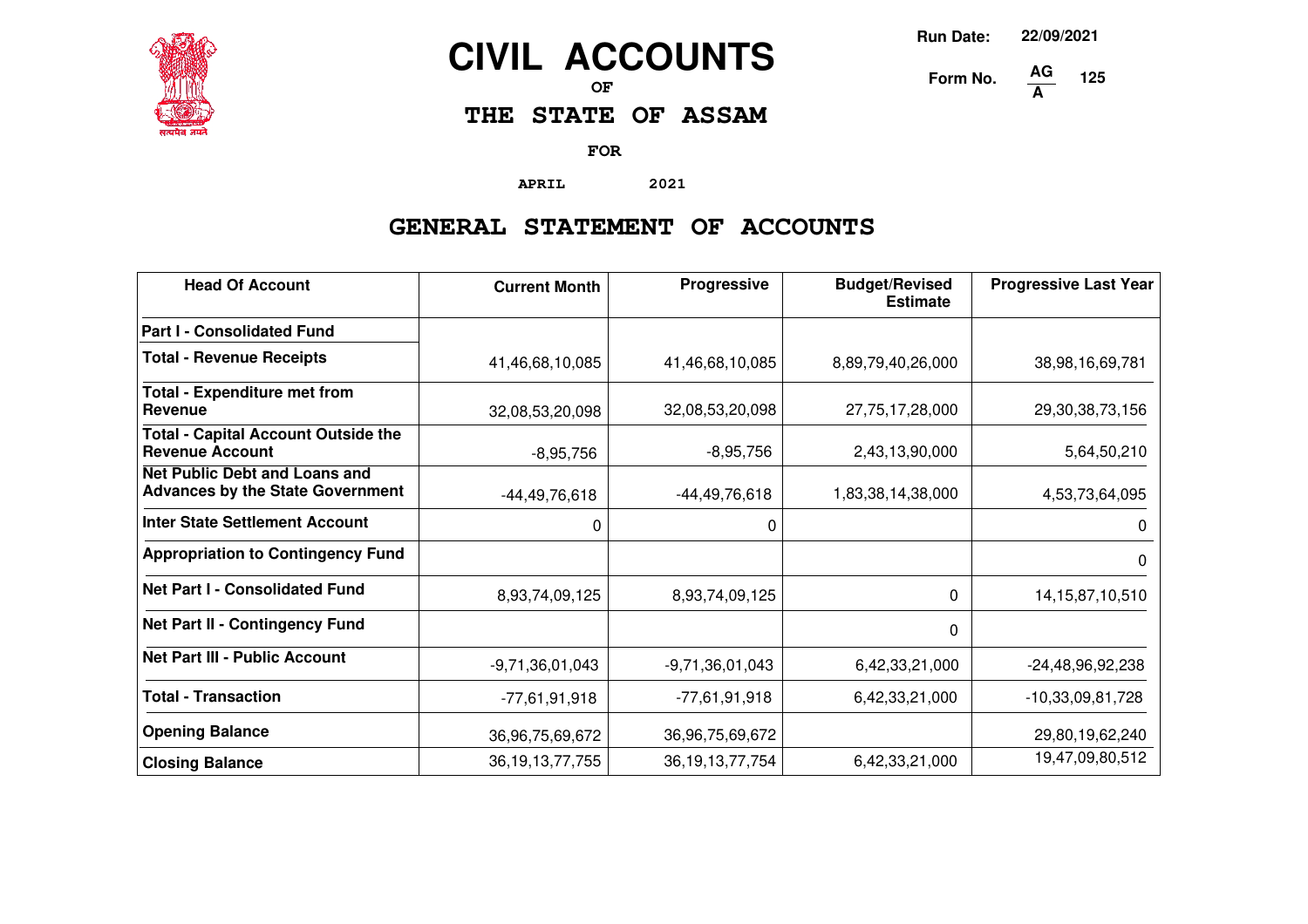

| <b>Heads of Accounts</b>                                                                        | <b>Current</b>  | Progressive     | <b>Budget Estimate/</b><br><b>Revised Estimate</b> | Progressive<br><b>Last Year</b> |
|-------------------------------------------------------------------------------------------------|-----------------|-----------------|----------------------------------------------------|---------------------------------|
| Part I-Consolidated Fund-                                                                       |                 |                 |                                                    |                                 |
| Receipt Heads (Revenue Account)                                                                 |                 |                 |                                                    |                                 |
| A. TAX REVENUE                                                                                  |                 |                 |                                                    |                                 |
| (a) Goods and Services Tax                                                                      |                 |                 |                                                    |                                 |
| 0005 Central Goods and Services Tax<br>(CGST)                                                   | 4,80,48,00,000  | 4,80,48,00,000  | 67,26,70,00,000                                    | 5,30,82,00,000                  |
| 0006 State Goods and Services Tax<br>(SGST)<br>0008 Integrated Goods and Services<br>Tax (IGST) | 9,64,65,85,103  | 9,64,65,85,103  | 1,11,79,74,54,000                                  | 47,26,40,561                    |
| Total (a) Goods and Services Tax :                                                              | 14,45,13,85,103 | 14,45,13,85,103 | 1,79,06,44,54,000                                  | 5,78,08,40,561                  |
| (b) Taxes on Income and Expenditure                                                             |                 |                 |                                                    |                                 |
| 0020 Corporation Tax                                                                            | 3,02,86,00,000  | 3,02,86,00,000  | 60,57,18,00,000                                    | 3,77,62,00,000                  |
| 0021 Taxes on Income other than<br><b>Corporation Tax</b>                                       | 3,07,76,00,000  | 3,07,76,00,000  | 61,55,23,00,000                                    | 3,51,12,00,000                  |
| 0022 Taxes on Agricultural Income                                                               | 16,22,560       | 16,22,560       | 8,77,71,000                                        | 81,385                          |
| 0023 Hotel Receipts Tax                                                                         |                 |                 |                                                    |                                 |
| 0028 Other Taxes On Income and<br>Expenditure                                                   | 15,84,03,800    | 15,84,03,800    | 2,42,50,79,000                                     | 10,37,37,602                    |
| Total (b) Taxes on Income and<br>Expenditure :                                                  | 6,26,62,26,360  | 6,26,62,26,360  | 1,24,63,69,50,000                                  | 7,39,12,18,987                  |
| (c) Taxes on Property, Capital and Other<br>Transactions                                        |                 |                 |                                                    |                                 |
| 0029 Land Revenue                                                                               | 7,29,11,714     | 7,29,11,714     | 1,20,23,69,000                                     | 1,59,35,974                     |
| 0030 Stamps and Registration Fees                                                               | 23,26,59,978    | 23,26,59,978    | 3,73,68,12,000                                     | 27,85,975                       |
| 0032 Taxes on Wealth                                                                            |                 |                 | $-26,00,000$                                       |                                 |
| 0035 Taxes on Immovable Property<br>other than Agricultural Land                                |                 |                 |                                                    |                                 |
| Total (c) Taxes on Property, Capital<br>and Other Transactions :                                | 30,55,71,692    | 30,55,71,692    | 4,93,65,81,000                                     | 1,87,21,949                     |
| (d) Taxes on Commodities and Services<br>other than Goods and Services Tax                      |                 |                 |                                                    |                                 |
| 0037 Customs                                                                                    | 89,85,00,000    | 89,85,00,000    | 12,57,96,00,000                                    | 1,09,46,00,000                  |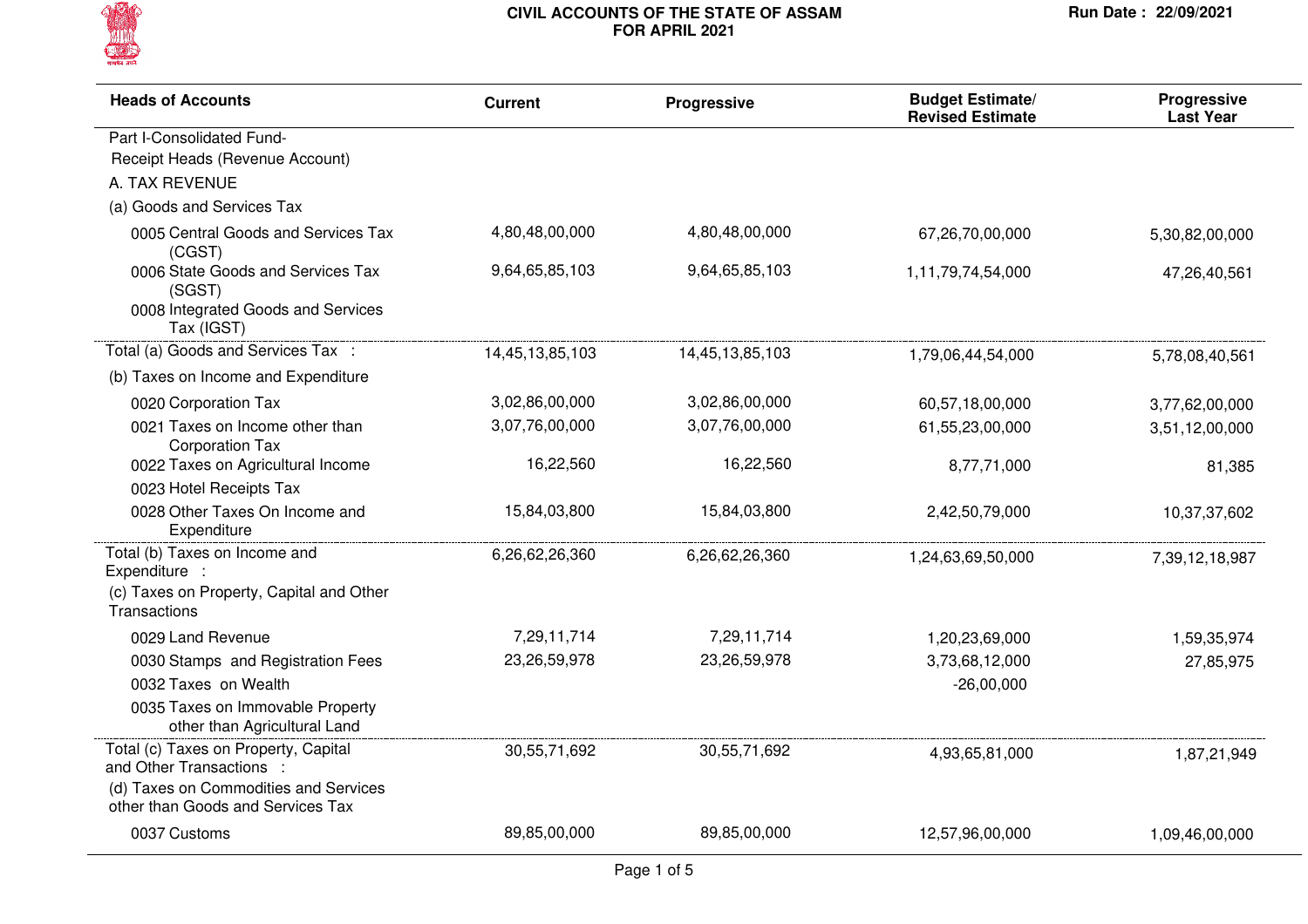

| <b>Heads of Accounts</b>                                                              | <b>Current</b>  | Progressive     | <b>Budget Estimate/</b><br><b>Revised Estimate</b> | Progressive<br><b>Last Year</b> |
|---------------------------------------------------------------------------------------|-----------------|-----------------|----------------------------------------------------|---------------------------------|
|                                                                                       |                 |                 |                                                    |                                 |
| A. TAX REVENUE                                                                        |                 |                 |                                                    |                                 |
| (d) Taxes on Commodities and Services<br>other than Goods and Services Tax            |                 |                 |                                                    |                                 |
| 0038 Union Excise Duties                                                              | 43,51,00,000    | 43,51,00,000    | 6,09,18,00,000                                     | 71,52,00,000                    |
| 0039 State Excise                                                                     | 1,77,23,39,238  | 1,77,23,39,238  | 21,06,92,48,000                                    | 2,55,26,600                     |
| 0040 Taxes on Sales, Trade etc.                                                       | 5,05,13,08,587  | 5,05,13,08,587  | 57,21,73,27,000                                    | 51,83,661                       |
| 0041 Taxes on Vehicles                                                                | 80, 12, 53, 173 | 80, 12, 53, 173 | 10,41,71,92,000                                    | 9,05,68,402                     |
| 0042 Taxes on Goods and Passengers                                                    | 7,33,713        | 7,33,713        | 60,61,67,000                                       | 76,690                          |
| 0043 Taxes and Duties on Electricity                                                  | 7,12,69,965     | 7,12,69,965     | 3,20,37,73,000                                     | 5,52,932                        |
| 0044 Service Tax                                                                      | 92,00,000       | 92,00,000       | 12,83,00,000                                       | 94,00,000                       |
| 0045 Other Taxes and Duties on<br>commodities and Services                            | 1,06,913        | 1,06,913        | 1,22,74,000                                        | 1,010                           |
| Total (d) Taxes on Commodities and<br>Services other than Goods and<br>Services Tax : | 9,03,98,11,589  | 9,03,98,11,589  | 1,11,32,56,81,000                                  | 1,94,11,09,295                  |
| Total A. TAX REVENUE :                                                                | 30,06,29,94,744 | 30,06,29,94,744 | 4,19,96,36,66,000                                  | 15, 13, 18, 90, 792             |
| <b>B. NON-TAX REVENUE</b>                                                             |                 |                 |                                                    |                                 |
| (a) Fiscal Services                                                                   |                 |                 |                                                    |                                 |
| 0047 Other Fiscal Services                                                            |                 |                 |                                                    |                                 |
| Total (a) Fiscal Services :                                                           |                 |                 |                                                    |                                 |
| (b) Interest Recipts, Dividends and<br>Profits                                        |                 |                 |                                                    |                                 |
| 0049 Interest Receipts                                                                | 7,42,85,752     | 7,42,85,752     | 8,51,51,63,000                                     | 9,15,66,265                     |
| 0050 Dividends and Profits                                                            |                 |                 | 39,12,36,000                                       |                                 |
| Total (b) Interest Recipts, Dividends<br>and Profits :                                | 7,42,85,752     | 7,42,85,752     | 8,90,63,99,000                                     | 9,15,66,265                     |
| (c) Other Non-Tax Revenue                                                             |                 |                 |                                                    |                                 |
| (i) General Services                                                                  |                 |                 |                                                    |                                 |
| 0051 Public Service commission                                                        | 3,27,935        | 3,27,935        | 1,20,71,000                                        | 2,800                           |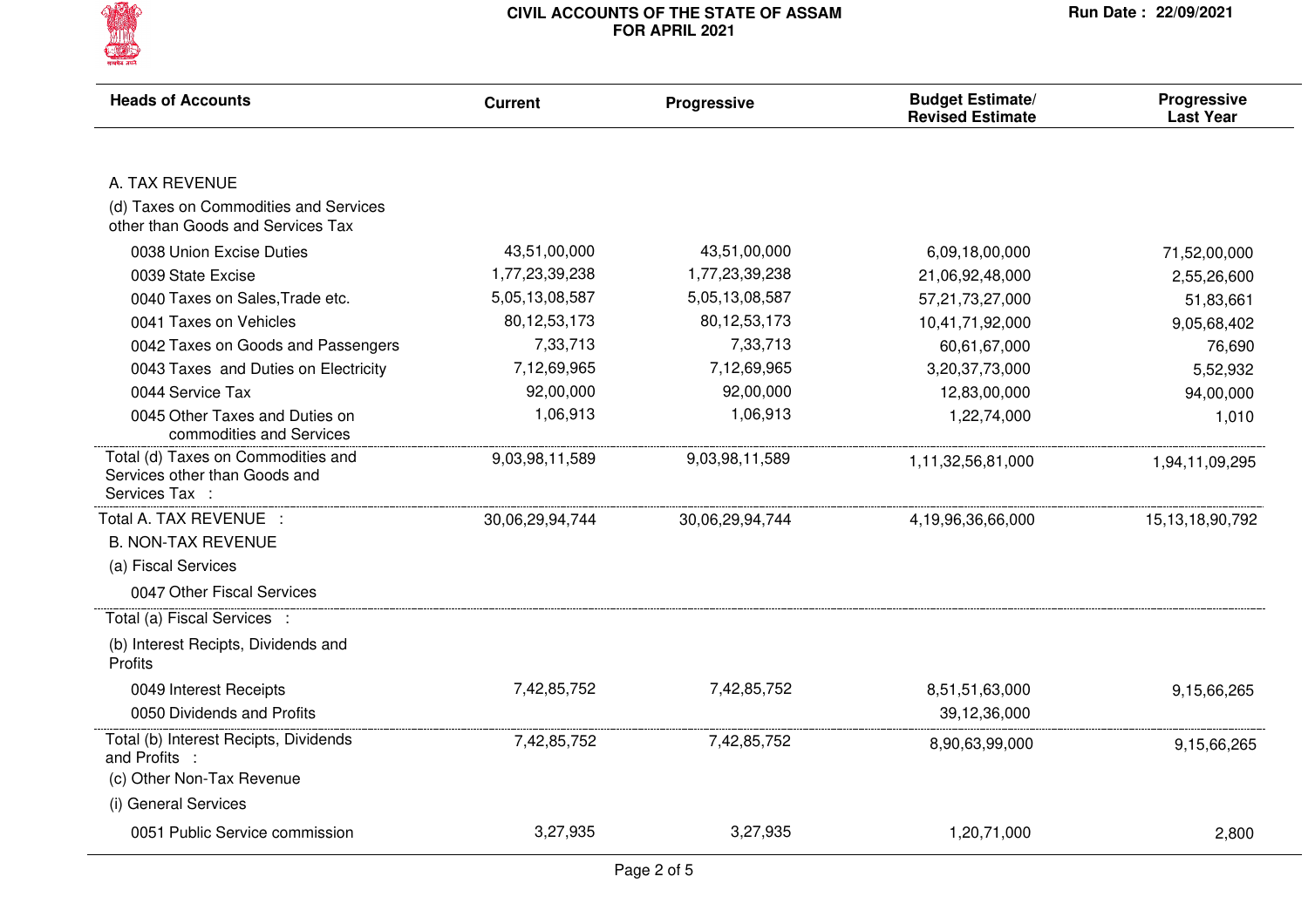

| <b>Heads of Accounts</b>                                                                     | <b>Current</b> | Progressive  | <b>Budget Estimate/</b><br><b>Revised Estimate</b> | Progressive<br><b>Last Year</b> |
|----------------------------------------------------------------------------------------------|----------------|--------------|----------------------------------------------------|---------------------------------|
|                                                                                              |                |              |                                                    |                                 |
| <b>B. NON-TAX REVENUE</b>                                                                    |                |              |                                                    |                                 |
| (c) Other Non-Tax Revenue                                                                    |                |              |                                                    |                                 |
| (i) General Services                                                                         |                |              |                                                    |                                 |
| 0055 Police                                                                                  | 8,35,10,129    | 8,35,10,129  | 1,09,06,73,000                                     | 1,27,80,684                     |
| 0056 Jails                                                                                   | 48,225         | 48,225       | 9,14,000                                           |                                 |
| 0058 Stationery and Printing                                                                 |                |              | 21,42,000                                          |                                 |
| 0059 Public Works                                                                            | 60,821         | 60,821       | 2,16,72,000                                        | 1,22,374                        |
| 0070 Other Administrative Services                                                           | 3,83,95,747    | 3,83,95,747  | 1,41,37,14,000                                     | 1,47,28,438                     |
| 0071 Contributions and Recoveries<br>towards Pension and Other<br><b>Retirement Benefits</b> | 58,28,238      | 58,28,238    | 14,22,47,000                                       | 13,04,640                       |
| 0075 Miscellaneous General Services                                                          | 10,68,046      | 10,68,046    | 1,06,85,000                                        |                                 |
| Total(i) General Services :                                                                  | 12,92,39,141   | 12,92,39,141 | 2,69,41,18,000                                     | 2,89,38,936                     |
| (ii) Social Services                                                                         |                |              |                                                    |                                 |
| 0202 Education, Sports, Art and Culture                                                      | 17,05,921      | 17,05,921    | 74,92,66,000                                       | 4,29,640                        |
| 0210 Medical and Public Health                                                               | 27,76,622      | 27,76,622    | 27,29,09,000                                       | 2,94,696                        |
| 0211 Family Welfare                                                                          | 300            | 300          | 1,61,000                                           |                                 |
| 0215 Water Supply and Sanitation                                                             | 2,45,284       | 2,45,284     | 98,15,000                                          | 7,660                           |
| 0216 Housing                                                                                 | 56,07,658      | 56,07,658    | 8,54,01,000                                        | 41,41,815                       |
| 0217 Urban Development                                                                       |                |              | 2,19,41,000                                        |                                 |
| 0220 Information and Publicity                                                               | 6,550          | 6,550        | 2,32,000                                           |                                 |
| 0230 Labour and Employment                                                                   | 53,57,800      | 53,57,800    | 17,07,30,000                                       | 2,63,095                        |
| 0235 Social Security and Welfare                                                             |                |              | 2,41,000                                           |                                 |
| 0250 Other Social Services                                                                   |                |              |                                                    |                                 |
| Total(ii) Social Services :<br>(iii) Economic Services                                       | 1,57,00,135    | 1,57,00,135  | 1,31,06,96,000                                     | 51,36,906                       |
| 0401 Crop Husbandry                                                                          | 7,89,836       | 7,89,836     | 1,06,46,000                                        | 60,612                          |
| 0403 Animal Husbandry                                                                        | 8,06,619       | 8,06,619     | 1,27,75,000                                        | 4,59,583                        |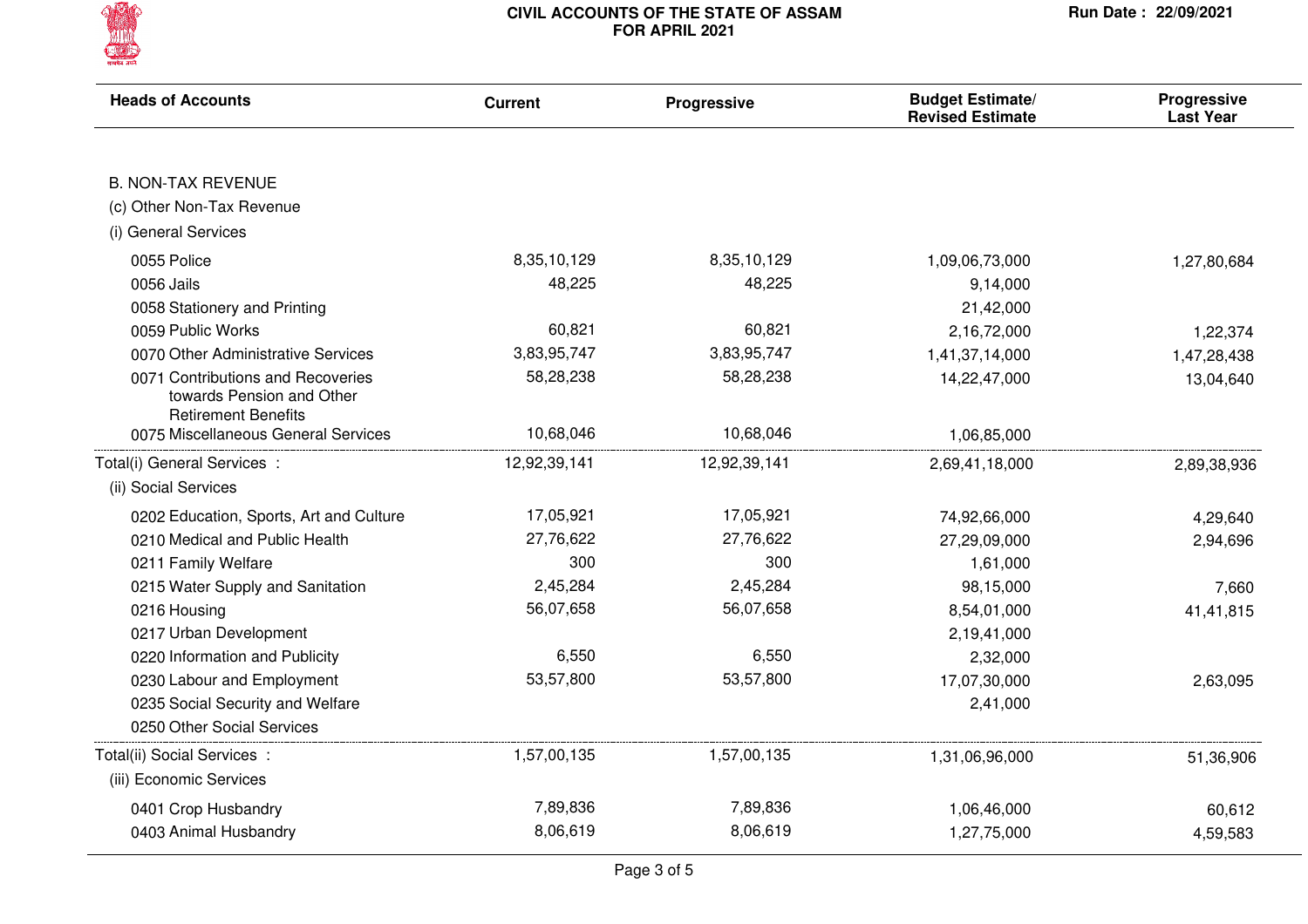

| <b>Heads of Accounts</b>                                | <b>Current</b> | <b>Progressive</b> | <b>Budget Estimate/</b><br><b>Revised Estimate</b> | Progressive<br><b>Last Year</b> |
|---------------------------------------------------------|----------------|--------------------|----------------------------------------------------|---------------------------------|
|                                                         |                |                    |                                                    |                                 |
| <b>B. NON-TAX REVENUE</b>                               |                |                    |                                                    |                                 |
| (c) Other Non-Tax Revenue                               |                |                    |                                                    |                                 |
| (iii) Economic Services                                 |                |                    |                                                    |                                 |
| 0404 Dairy Development                                  | 96,525         | 96,525             | 9,96,000                                           | 4,75,461                        |
| 0405 Fisheries                                          | 17,35,124      | 17,35,124          | 4,95,38,000                                        | 1,66,369                        |
| 0406 Forestry and Wild Life                             | 15,77,64,180   | 15,77,64,180       | 5,31,26,42,000                                     | 3,42,07,418                     |
| 0407 Plantations                                        |                |                    |                                                    |                                 |
| 0408 Food Storage and Warehousing                       | 65,382         | 65,382             | 50,17,000                                          | 30,168                          |
| 0425 Co-operation                                       | 1,33,979       | 1,33,979           | 2,66,71,000                                        | 4,224                           |
| 0435 Other Agricultural Programmes                      | 1,63,442       | 1,63,442           | 23,63,000                                          | 50,963                          |
| 0506 Land Reforms                                       |                |                    |                                                    |                                 |
| 0515 Other Rural Development<br>Programmes              | 35,658         | 35,658             | 45,93,000                                          | 9,539                           |
| 0552 North Eastern Areas                                |                |                    | 2,59,95,33,000                                     |                                 |
| 0575 Other Special Areas Programmes                     |                |                    |                                                    |                                 |
| 0701 Medium Irrigation                                  | 1,67,167       | 1,67,167           | 85,69,000                                          | 88,011                          |
| 0702 Minor Irrigation                                   | 68,772         | 68,772             | 41,26,000                                          |                                 |
| 0801 Power                                              |                |                    |                                                    |                                 |
| 0802 Petroleum                                          | 38,45,13,980   | 38,45,13,980       | 38,72,51,01,000                                    | 898                             |
| 0803 Coal and Lignite                                   |                |                    | 49,61,06,000                                       |                                 |
| 0810 Non Conventional Sources of<br>Energy              |                |                    |                                                    |                                 |
| 0851 Village and Small Industries                       | 2,05,431       | 2,05,431           | 80,54,000                                          | 22,119                          |
| 0852 Industries                                         | 250            | 250                | 2,73,59,000                                        |                                 |
| 0853 Non-ferrous Mining and<br>Metallurgical industries | 58, 34, 237    | 58,34,237          | 9,56,94,000                                        |                                 |
| 1051 Ports and Light Houses<br>1053 Civil Aviation      |                |                    |                                                    |                                 |
|                                                         |                |                    |                                                    |                                 |
| 1054 Roads and Bridges                                  | 2,66,74,035    | 2,66,74,035        | 50,55,46,000                                       | 26,000                          |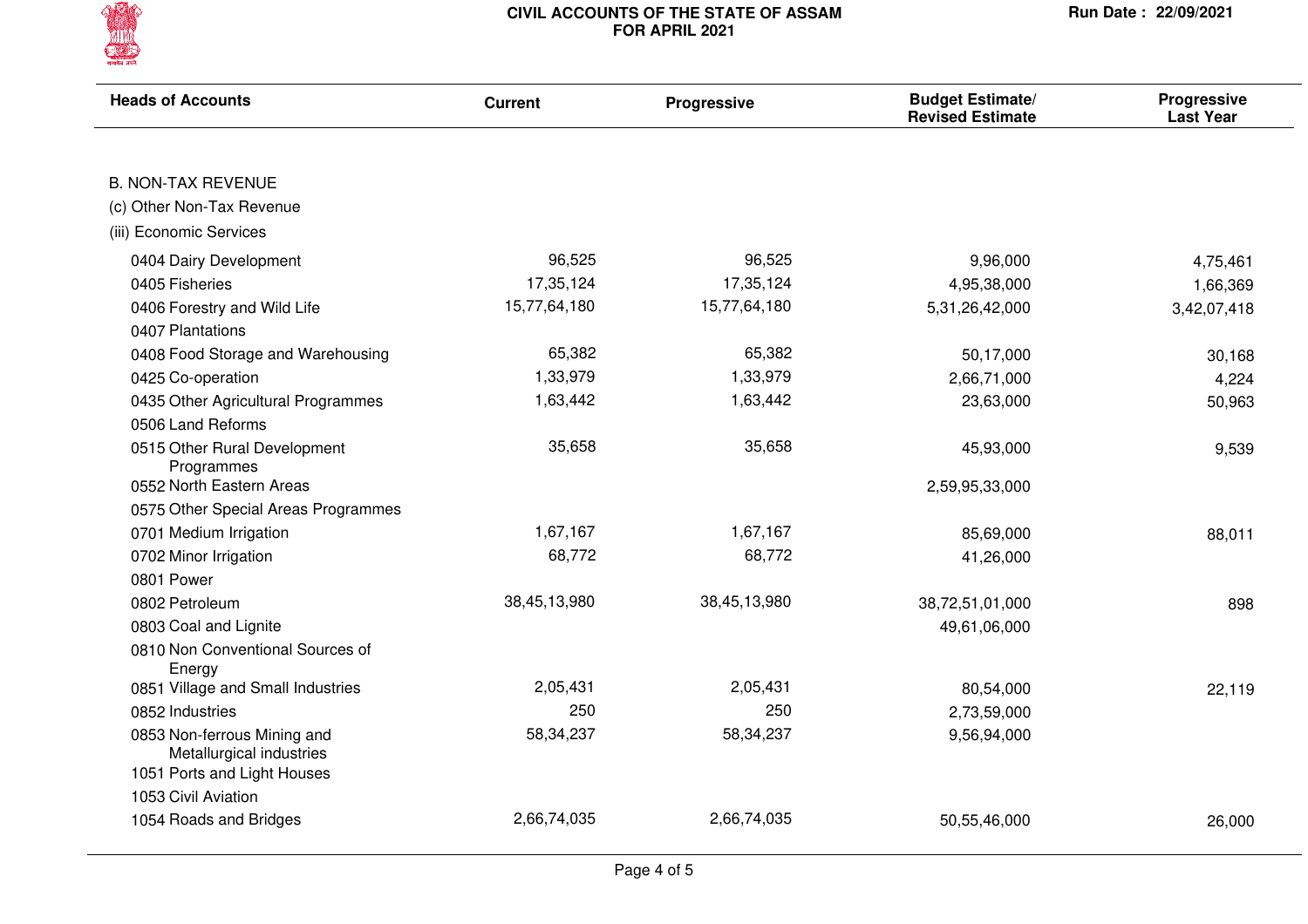

| <b>Heads of Accounts</b>                      | <b>Current</b>  | Progressive     | <b>Budget Estimate/</b><br><b>Revised Estimate</b> | <b>Progressive</b><br><b>Last Year</b> |
|-----------------------------------------------|-----------------|-----------------|----------------------------------------------------|----------------------------------------|
|                                               |                 |                 |                                                    |                                        |
| <b>B. NON-TAX REVENUE</b>                     |                 |                 |                                                    |                                        |
| (c) Other Non-Tax Revenue                     |                 |                 |                                                    |                                        |
| (iii) Economic Services                       |                 |                 |                                                    |                                        |
| 1055 Road Transport                           |                 |                 |                                                    |                                        |
| 1056 Inland Water Transport                   | 39,65,231       | 39,65,231       | 6,65,60,000                                        | 9,237                                  |
| 1075 Other Transport Services                 |                 |                 |                                                    |                                        |
| 1425 Other Scientific Research                | 87,590          | 87,590          | 37,44,000                                          |                                        |
| 1452 Tourism                                  | 1,24,325        | 1,24,325        | 2,71,95,000                                        |                                        |
| 1456 Civil Supplies                           | 33,895          | 33,895          | 6,13,000                                           | 6,215                                  |
| 1475 Other General Economic Services          | 28,70,655       | 28,70,655       | 7,13,37,000                                        | 70,148                                 |
| Total(iii) Economic Services :                | 58,61,36,313    | 58,61,36,313    | 48,06,47,78,000                                    | 3,56,86,965                            |
| Total (c) Other Non-Tax Revenue :             | 73,10,75,589    | 73, 10, 75, 589 | 52,06,95,92,000                                    | 6,97,62,807                            |
| Total B. NON-TAX REVENUE :                    | 80,53,61,341    | 80,53,61,341    | 60,97,59,91,000                                    | 16,13,29,072                           |
| C. GRANTS-IN-AID AND<br><b>CONTRIBUTIONS</b>  |                 |                 |                                                    |                                        |
| 1601 Grants-in-aid from Central<br>Government | 10,59,84,54,000 | 10,59,84,54,000 | 4,08,85,43,69,000                                  | 23,68,84,49,917                        |
| Total :                                       | 10,59,84,54,000 | 10,59,84,54,000 | 4,08,85,43,69,000                                  | 23,68,84,49,917                        |
| Total C. GRANTS-IN-AID AND CONTRIBUTIONS :    | 10,59,84,54,000 | 10,59,84,54,000 | 4,08,85,43,69,000                                  | 23,68,84,49,917                        |
| Total - Revenue Heads (Revenue Account)       | 41,46,68,10,085 | 41,46,68,10,085 | 8,89,79,40,26,000                                  | 38,98,16,69,781                        |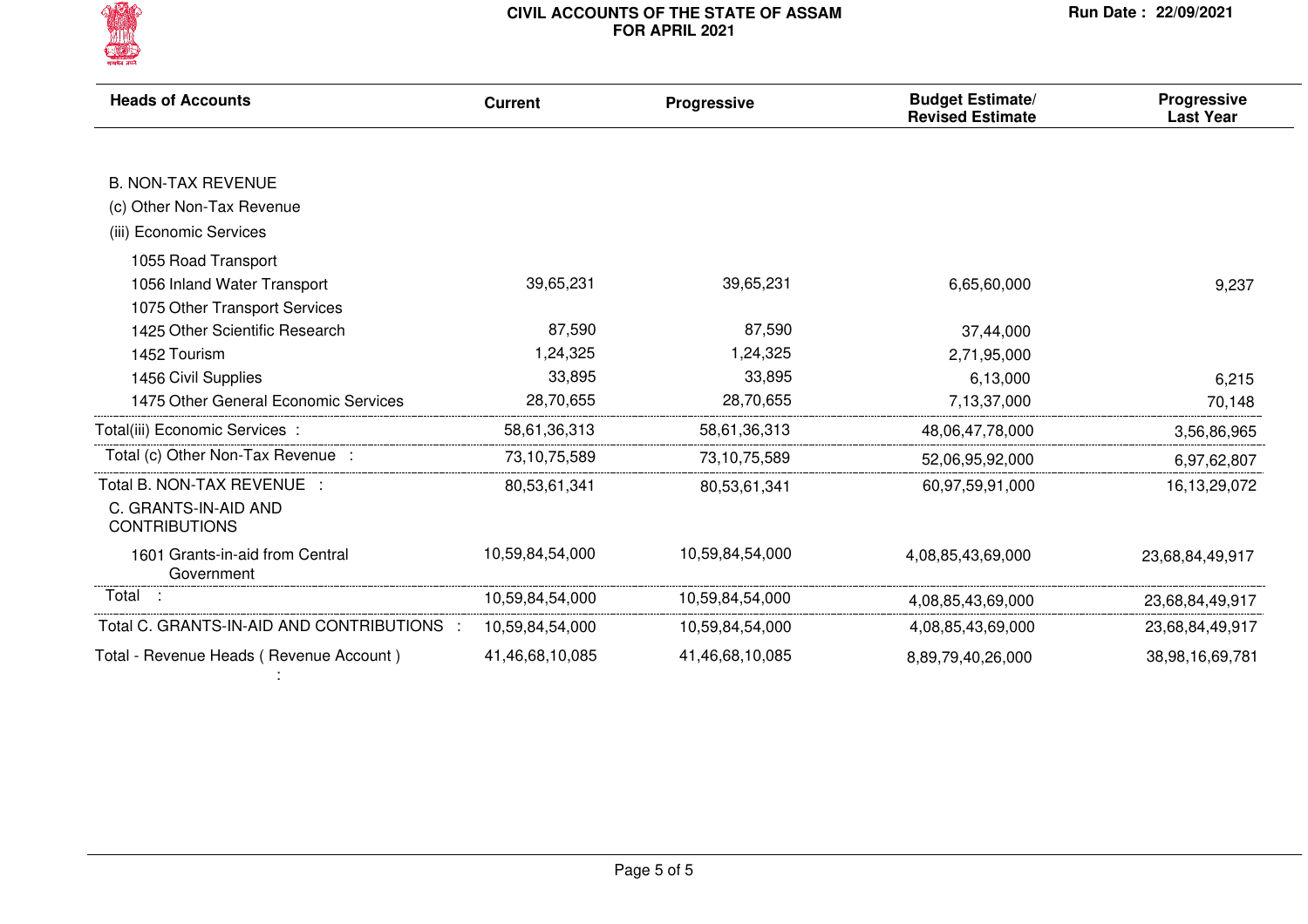

| Heads of Account    |                                                                                      | Current      | Progressive  | <b>Budget Estimate/</b><br><b>Revised Estimate</b> | Progressive Last Year |
|---------------------|--------------------------------------------------------------------------------------|--------------|--------------|----------------------------------------------------|-----------------------|
|                     |                                                                                      | Amount       | Amount       | Amount                                             | Amount                |
|                     | Expenditure Heads (Revenue Account)                                                  |              |              |                                                    |                       |
|                     | A. GENERAL SERVICES                                                                  |              |              |                                                    |                       |
| (a) Organs of State |                                                                                      |              |              |                                                    |                       |
| 2011                | Parliament/State/Union<br><b>Territory Legislatures</b>                              | 3,08,32,692  | 3,08,32,692  |                                                    | 3,46,05,425           |
| 2012                | President, Vice President/<br>Governor, Administrator of<br><b>Union Territories</b> | 30,49,995    | 30,49,995    |                                                    | 32,16,213             |
| 2013                | <b>Council of Ministers</b>                                                          | 25,28,650    | 25,28,650    |                                                    | 35,04,196             |
| 2014                | Administration of Justice                                                            | 29,01,03,352 | 29,01,03,352 |                                                    | 22,42,59,082          |
| 2015                | Elections                                                                            | 1,15,13,838  | 1,15,13,838  |                                                    | 1,03,48,091           |
|                     | Total (a) Organs of State                                                            | 33,80,28,527 | 33,80,28,527 |                                                    | 27,59,33,007          |
| (b) Fiscal Services |                                                                                      |              |              |                                                    |                       |
|                     | (ii) Collection of Taxes on Property and Capital Transactions                        |              |              |                                                    |                       |
| 2029                | Land Revenue                                                                         | 19,91,33,638 | 19,91,33,638 |                                                    | 18,19,00,712          |
| 2030                | Stamps and Registration                                                              | 1,22,32,987  | 1,22,32,987  |                                                    | 1,17,61,124           |
|                     | Total(ii) Collection of Taxes on Property<br>and Capital Transactions                | 21,13,66,625 | 21,13,66,625 |                                                    | 19,36,61,836          |
|                     | (iii) Collection of Taxes on Commodities and Services                                |              |              |                                                    |                       |
| 2039                | State Excise                                                                         | 4,00,23,803  | 4,00,23,803  |                                                    | 3,85,41,016           |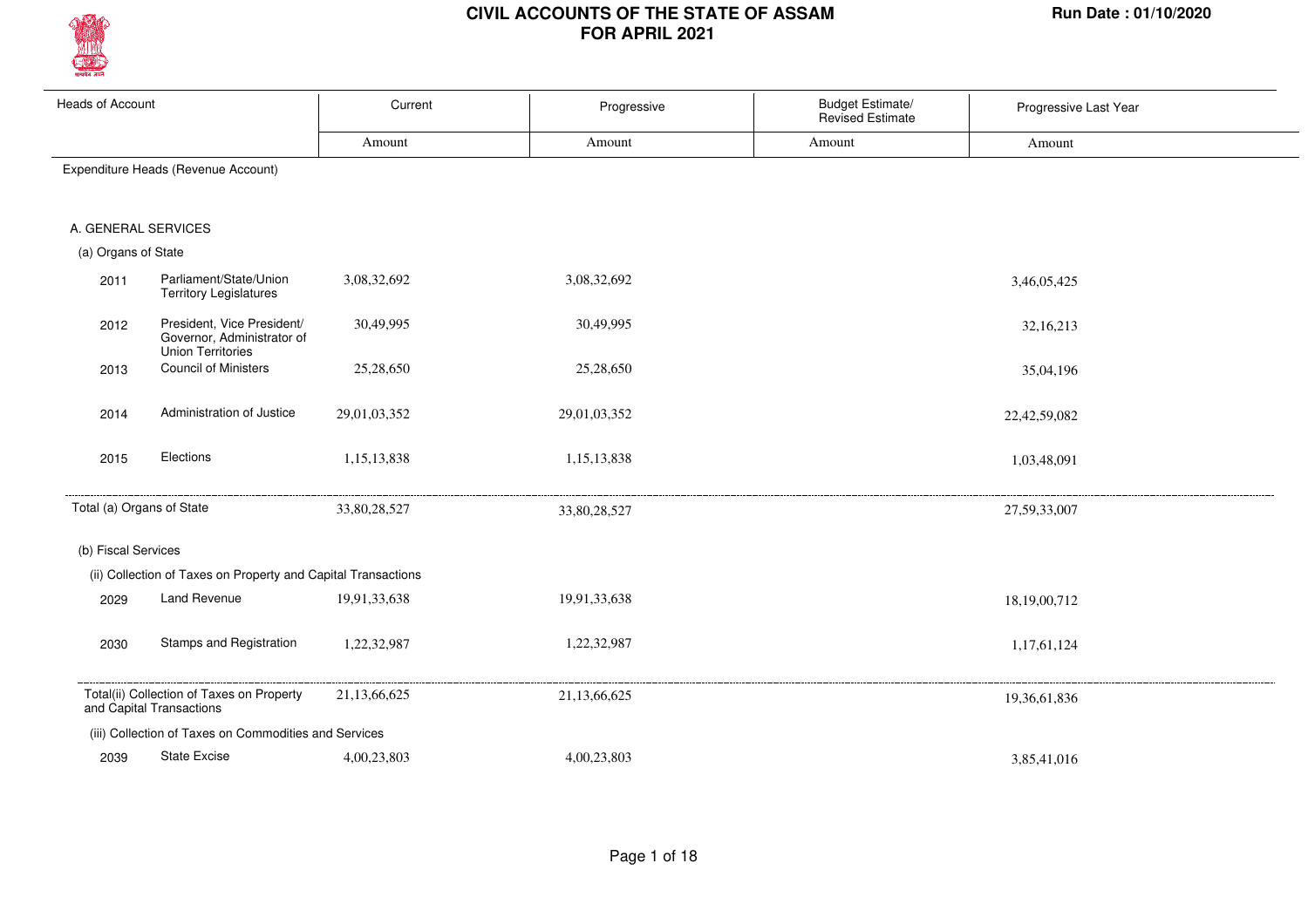

|                                                       |                                     | <b>Revised Estimate</b>                 |                         |                                                                |
|-------------------------------------------------------|-------------------------------------|-----------------------------------------|-------------------------|----------------------------------------------------------------|
| Amount                                                | Amount                              | Amount                                  | Amount                  |                                                                |
|                                                       |                                     |                                         |                         |                                                                |
|                                                       |                                     |                                         |                         |                                                                |
|                                                       |                                     |                                         |                         |                                                                |
|                                                       |                                     |                                         |                         |                                                                |
| (iii) Collection of Taxes on Commodities and Services |                                     |                                         |                         |                                                                |
| 5,39,92,133                                           | 5,39,92,133                         |                                         | 5,31,32,823             |                                                                |
|                                                       |                                     |                                         |                         |                                                                |
|                                                       |                                     |                                         |                         |                                                                |
| 33,81,059                                             | 33,81,059                           |                                         | 37,80,635               |                                                                |
|                                                       |                                     |                                         |                         |                                                                |
| 13,52,07,260                                          | 13,52,07,260                        |                                         | 13,09,34,494            |                                                                |
|                                                       |                                     |                                         |                         |                                                                |
|                                                       |                                     |                                         |                         |                                                                |
|                                                       |                                     |                                         |                         |                                                                |
| 13,65,992                                             | 13,65,992                           |                                         |                         |                                                                |
|                                                       |                                     |                                         |                         |                                                                |
| 34,79,39,877                                          | 34,79,39,877                        |                                         | 32,60,01,585            |                                                                |
|                                                       |                                     |                                         |                         |                                                                |
|                                                       |                                     |                                         |                         |                                                                |
|                                                       |                                     |                                         |                         |                                                                |
| 2,98,20,86,207                                        | 2,98,20,86,207                      |                                         | 2,21,20,49,106          |                                                                |
| 2,98,20,86,207                                        | 2,98,20,86,207                      |                                         | 2,21,20,49,106          |                                                                |
|                                                       |                                     |                                         |                         |                                                                |
|                                                       | Current<br>3,78,10,265<br>13,65,992 | Progressive<br>3,78,10,265<br>13,65,992 | <b>Budget Estimate/</b> | Progressive Last Year<br>3,54,80,020<br>14,05,255<br>14,05,255 |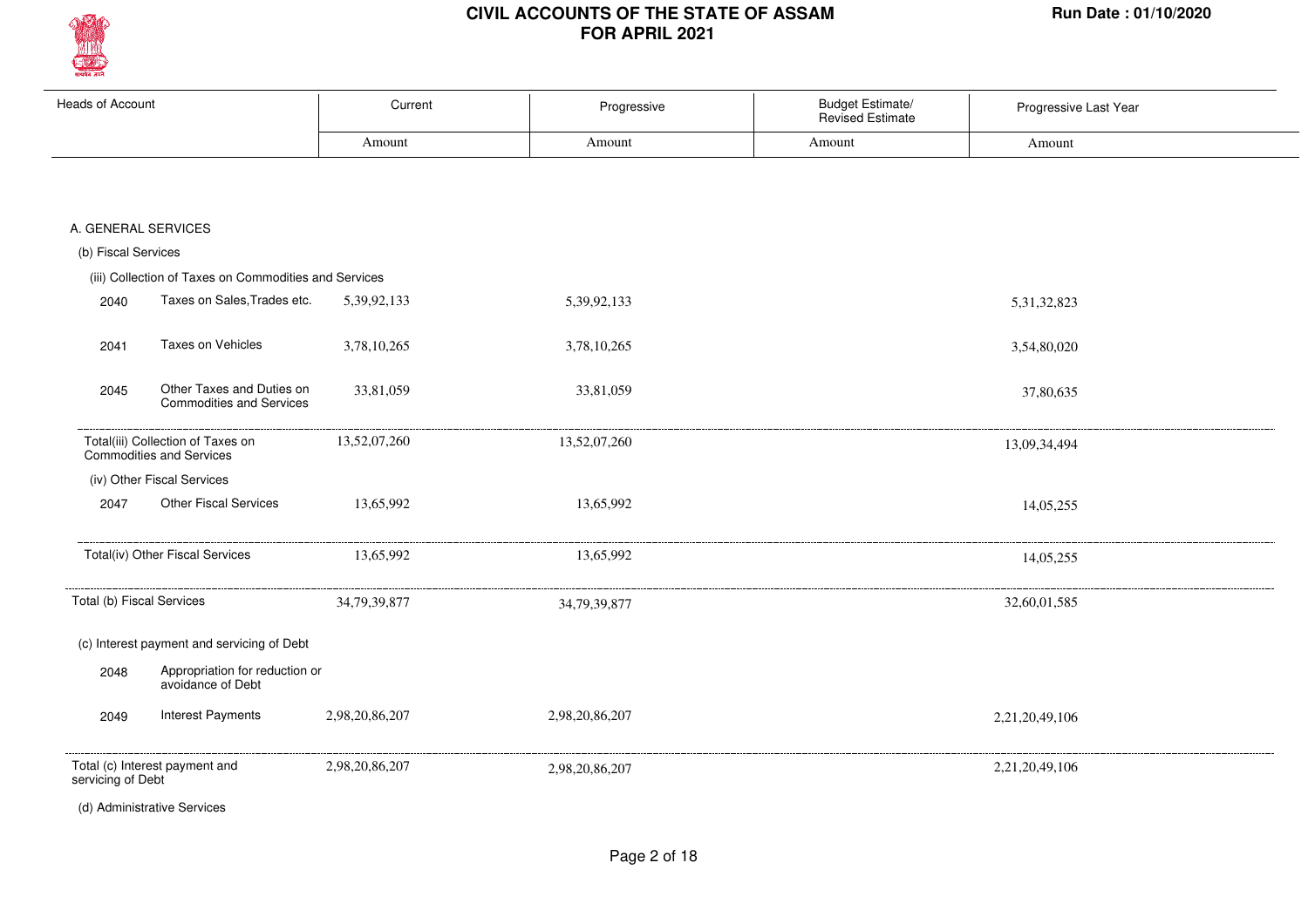

| <b>Heads of Account</b> |                                                  | Current            | Progressive        | Budget Estimate/<br>Revised Estimate | Progressive Last Year |
|-------------------------|--------------------------------------------------|--------------------|--------------------|--------------------------------------|-----------------------|
|                         |                                                  | Amount             | Amount             | Amount                               | Amount                |
|                         |                                                  |                    |                    |                                      |                       |
| A. GENERAL SERVICES     |                                                  |                    |                    |                                      |                       |
|                         | (d) Administrative Services                      |                    |                    |                                      |                       |
| 2051                    | <b>Public Service Commission</b>                 | 75,08,257          | 75,08,257          |                                      | 79,01,575             |
| 2052                    | Secretariat-General Services                     | 14,73,28,162       | 14,73,28,162       |                                      | 15,38,90,715          |
| 2053                    | <b>District Administration</b>                   | 15,08,00,734       | 15,08,00,734       |                                      | 12,65,92,795          |
| 2054                    | Treasury and Accounts<br>Administration          | 6,71,56,520        | 6,71,56,520        |                                      | 6,27,68,612           |
| 2055                    | Police                                           | 3, 17, 53, 33, 935 | 3, 17, 53, 33, 935 |                                      | 2,66,90,57,541        |
| 2056                    | Jails                                            | 3,45,52,590        | 3,45,52,590        |                                      | 3,47,23,051           |
| 2058                    | <b>Stationery and Printing</b>                   | 1,60,47,001        | 1,60,47,001        |                                      | 1,40,95,718           |
| 2059                    | Public Works                                     | 12,84,76,891       | 12,84,76,891       |                                      | 13,20,85,415          |
| 2070                    | Other Administrative Services 45,01,40,045       |                    | 45,01,40,045       |                                      | 34,06,10,622          |
|                         | Total (d) Administrative Services                | 4, 17, 73, 44, 135 | 4, 17, 73, 44, 135 |                                      | 3,54,17,26,044        |
|                         | (e) Pensions and Miscellaneous General Services  |                    |                    |                                      |                       |
| 2071                    | Pensions and Other<br><b>Retirement Benefits</b> | 8,52,09,89,018     | 8,52,09,89,018     |                                      | 4,94,18,85,677        |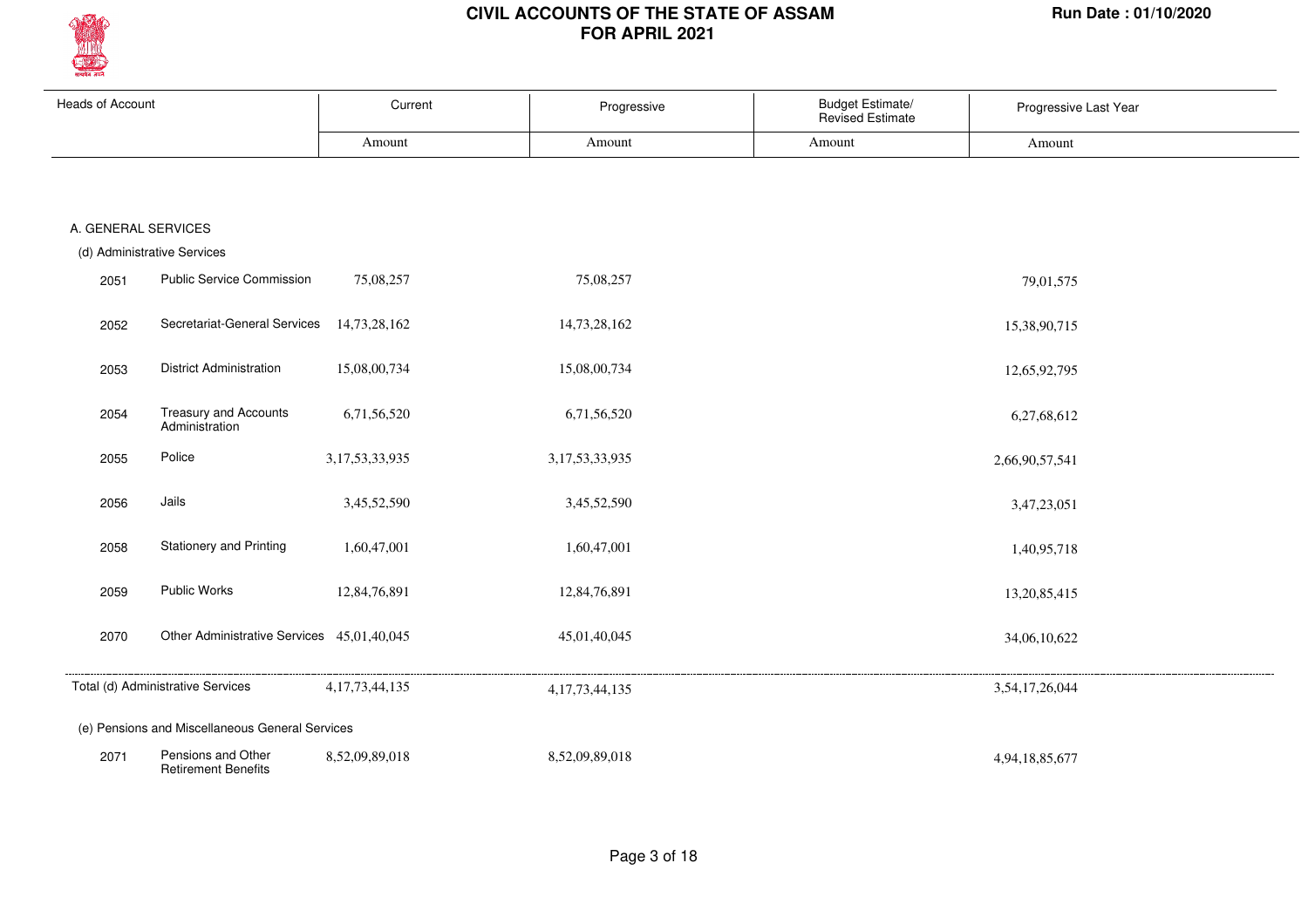

| <b>Heads of Account</b>       |                                                 | Current             | Progressive         | Budget Estimate/<br><b>Revised Estimate</b> | Progressive Last Year |
|-------------------------------|-------------------------------------------------|---------------------|---------------------|---------------------------------------------|-----------------------|
|                               |                                                 | Amount              | Amount              | Amount                                      | Amount                |
|                               |                                                 |                     |                     |                                             |                       |
|                               |                                                 |                     |                     |                                             |                       |
|                               |                                                 |                     |                     |                                             |                       |
| A. GENERAL SERVICES           |                                                 |                     |                     |                                             |                       |
|                               | (e) Pensions and Miscellaneous General Services |                     |                     |                                             |                       |
| 2075                          | Miscellaneous General<br>Services               | 83,09,024           | 83,09,024           | 2,30,18,000                                 | 23,49,353             |
|                               |                                                 |                     |                     | 2,30,18,000                                 |                       |
| Total (e) Pensions and        | Miscellaneous General Services                  | 8,52,92,98,042      | 8,52,92,98,042      | 2,30,18,000                                 | 4,94,42,35,030        |
|                               |                                                 |                     |                     | 2,30,18,000                                 |                       |
|                               | Total A. GENERAL SERVICES                       | 16, 37, 46, 96, 788 | 16, 37, 46, 96, 788 | 2,30,18,000                                 | 11,29,99,44,772       |
|                               |                                                 |                     |                     | 2,30,18,000                                 |                       |
| <b>B. SOCIAL SERVICES</b>     |                                                 |                     |                     |                                             |                       |
|                               | (a) Education, Sports, Art and Culture          |                     |                     |                                             |                       |
| 2202                          | <b>General Education</b>                        | 9,58,05,76,307      | 9,58,05,76,307      | 24, 36, 51, 66, 000                         | 9,03,55,14,396        |
|                               |                                                 |                     |                     | 24, 36, 51, 66, 000                         |                       |
| 2203                          | <b>Technical Education</b>                      | 15, 15, 62, 939     | 15, 15, 62, 939     | 3,36,35,44,000                              | 11,95,45,653          |
|                               |                                                 |                     |                     | 3,36,35,44,000                              |                       |
| 2204                          | Sports and Youth Services                       | 4, 37, 26, 377      | 4, 37, 26, 377      |                                             | 4, 24, 24, 138        |
|                               |                                                 |                     |                     |                                             |                       |
| 2205                          | Art and Culture                                 | 3,50,08,971         | 3,50,08,971         |                                             | 2,69,99,132           |
|                               |                                                 |                     |                     |                                             |                       |
|                               | Total (a) Education, Sports, Art and            | 9,81,08,74,594      | 9,81,08,74,594      | 27,72,87,10,000                             | 9,22,44,83,319        |
| Culture                       |                                                 |                     |                     | 27,72,87,10,000                             |                       |
| (b) Health and Family Welfare |                                                 |                     |                     |                                             |                       |
| 2210                          | Medical and Public Health                       | 1,59,62,83,007      | 1,59,62,83,007      |                                             | 3,38,72,09,435        |
|                               |                                                 |                     |                     |                                             |                       |
| 2211                          | <b>Family Welfare</b>                           | 29, 05, 72, 355     | 29, 05, 72, 355     |                                             | 26,06,41,688          |
|                               |                                                 |                     |                     |                                             |                       |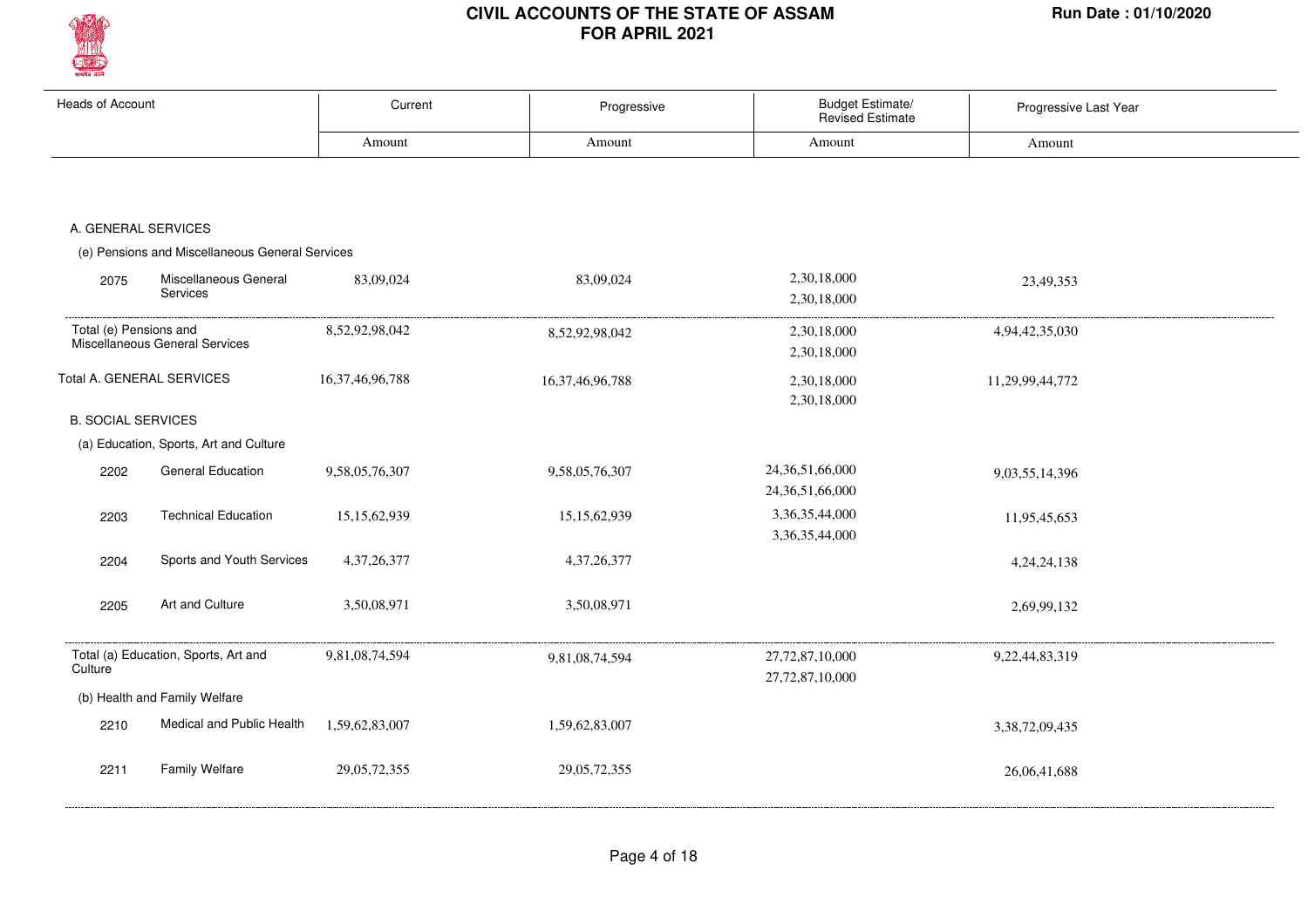

| <b>Heads of Account</b>                   |                                                                                                      | Current        | Progressive     | Budget Estimate/<br>Revised Estimate | Progressive Last Year |  |
|-------------------------------------------|------------------------------------------------------------------------------------------------------|----------------|-----------------|--------------------------------------|-----------------------|--|
|                                           |                                                                                                      | Amount         | Amount          | Amount                               | Amount                |  |
|                                           |                                                                                                      |                |                 |                                      |                       |  |
| <b>B. SOCIAL SERVICES</b>                 |                                                                                                      |                |                 |                                      |                       |  |
|                                           | (b) Health and Family Welfare                                                                        |                |                 |                                      |                       |  |
|                                           | Total (b) Health and Family Welfare                                                                  | 1,88,68,55,362 | 1,88,68,55,362  |                                      | 3,64,78,51,123        |  |
|                                           | (c) Water Supply, Sanitation, Housing and Urban Development                                          |                |                 |                                      |                       |  |
| 2215                                      | Water Supply and Sanitation 36,18,51,541                                                             |                | 36, 18, 51, 541 |                                      | 30,49,04,574          |  |
| 2216                                      | Housing                                                                                              | 4,79,118       | 4,79,118        |                                      | 4,65,370              |  |
| 2217                                      | Urban Development                                                                                    | 2,17,81,320    | 2,17,81,320     |                                      | 2,17,70,801           |  |
|                                           | Total (c) Water Supply, Sanitation,<br>Housing and Urban Development                                 | 38,41,11,979   | 38,41,11,979    |                                      | 32,71,40,745          |  |
|                                           | (d) Information and Broadcasting                                                                     |                |                 |                                      |                       |  |
| 2220                                      | Information and Publicity                                                                            | 2,25,32,540    | 2,25,32,540     |                                      | 2,18,49,096           |  |
| Total (d) Information and<br>Broadcasting |                                                                                                      | 2,25,32,540    | 2,25,32,540     |                                      | 2,18,49,096           |  |
|                                           | (e) Welfare of Schedule Castes, Schedule Tribes and Other Backward Classes                           |                |                 |                                      |                       |  |
| 2225                                      | Welfare of Scheduled<br>Castes, Scheduled Tribes,<br>Other Backward Classes and<br><b>Minorities</b> | 2,21,44,026    | 2,21,44,026     |                                      | 2,23,40,893           |  |
| <b>Backward Classes</b>                   | Total (e) Welfare of Schedule<br>Castes, Schedule Tribes and Other<br>(f) Labour and Labour Welfare  | 2,21,44,026    | 2,21,44,026     |                                      | 2,23,40,893           |  |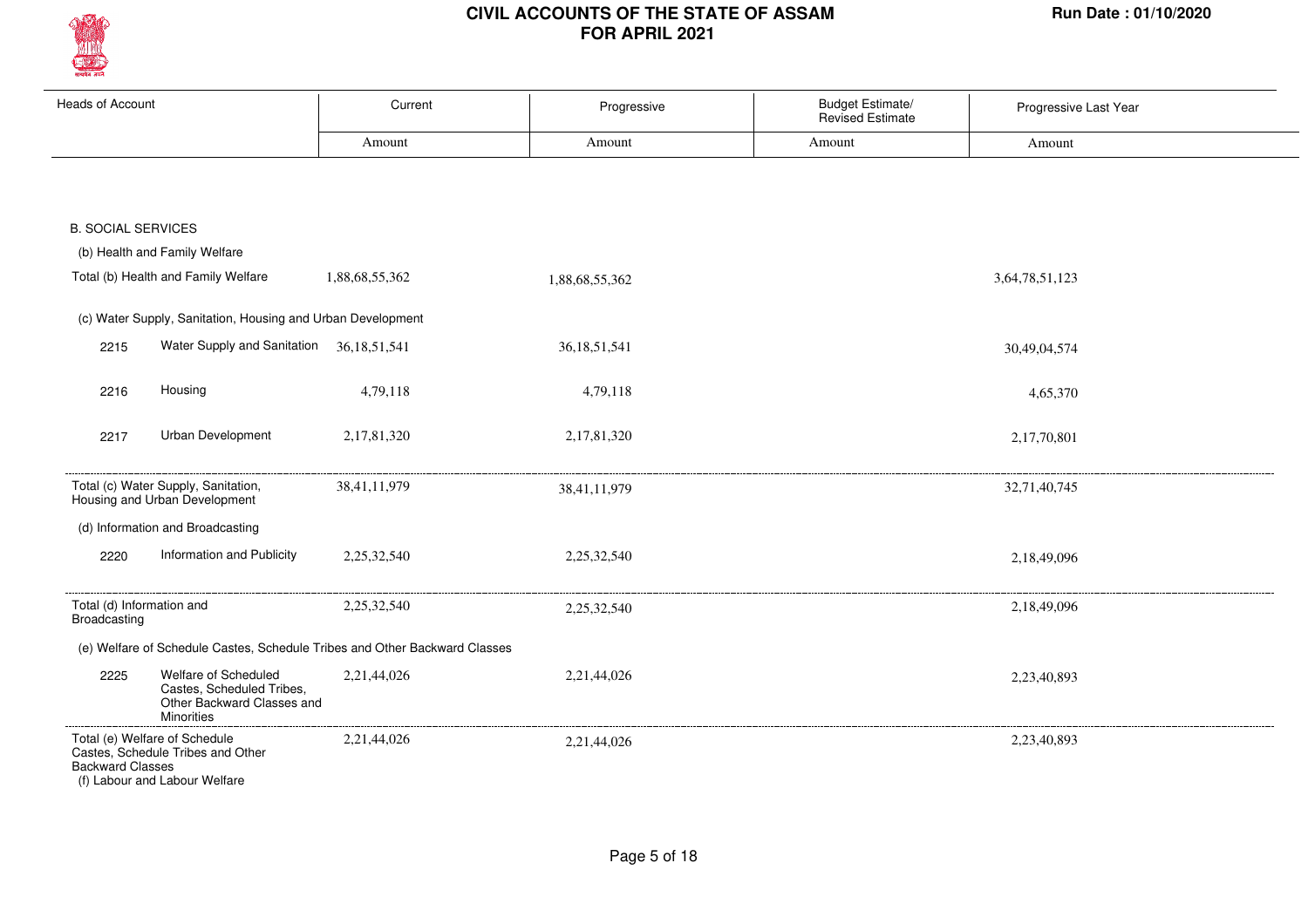

| <b>Heads of Account</b>   |                                                               | Current         | Progressive     | Budget Estimate/<br>Revised Estimate | Progressive Last Year |
|---------------------------|---------------------------------------------------------------|-----------------|-----------------|--------------------------------------|-----------------------|
|                           |                                                               | Amount          | Amount          | Amount                               | Amount                |
|                           |                                                               |                 |                 |                                      |                       |
| <b>B. SOCIAL SERVICES</b> |                                                               |                 |                 |                                      |                       |
|                           | (f) Labour and Labour Welfare                                 |                 |                 |                                      |                       |
| 2230                      | Labour, Employment and Skill 8,48,47,034<br>Development       |                 | 8,48,47,034     |                                      | 7,99,10,725           |
|                           | Total (f) Labour and Labour Welfare                           | 8,48,47,034     | 8,48,47,034     |                                      | 7,99,10,725           |
|                           | (g) Social Welfare and Nutrition                              |                 |                 |                                      |                       |
| 2235                      | Social Security and Welfare                                   | 51,95,49,908    | 51,95,49,908    |                                      | 54, 29, 28, 092       |
| 2236                      | Nutrition                                                     | 4,35,920        | 4,35,920        |                                      | 6,61,821              |
| 2245                      | Relief on Account of Natural<br>Calamities                    |                 |                 |                                      | 73,67,51,351          |
|                           | Total (g) Social Welfare and Nutrition                        | 51,99,85,828    | 51,99,85,828    |                                      | 1,28,03,41,264        |
| (h) Others                |                                                               |                 |                 |                                      |                       |
| 2250                      | <b>Other Social Services</b>                                  |                 |                 |                                      |                       |
| Total (h) Others          |                                                               |                 |                 |                                      |                       |
| Total B. SOCIAL SERVICES  | C. ECONOMIC SERVICES<br>(a) Agriculture and Allied Activities | 12,73,13,51,363 | 12,73,13,51,363 | 27,72,87,10,000<br>27,72,87,10,000   | 14,60,39,17,165       |
|                           |                                                               |                 |                 |                                      |                       |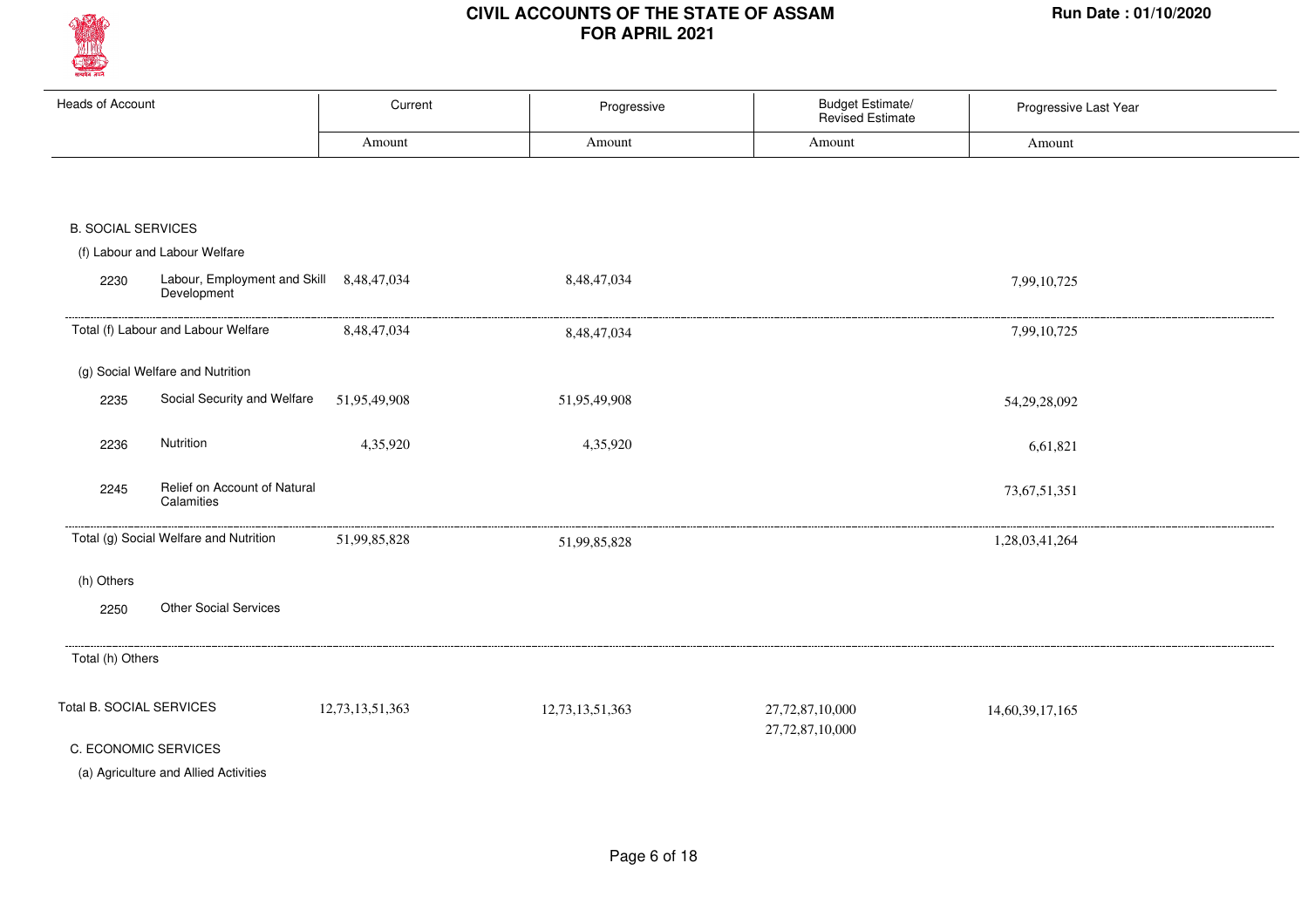

| <b>Heads of Account</b> |                                        | Current        | Progressive    | <b>Budget Estimate/</b><br>Revised Estimate | Progressive Last Year |  |
|-------------------------|----------------------------------------|----------------|----------------|---------------------------------------------|-----------------------|--|
|                         |                                        | Amount         | Amount         | Amount                                      | Amount                |  |
|                         |                                        |                |                |                                             |                       |  |
|                         | C. ECONOMIC SERVICES                   |                |                |                                             |                       |  |
|                         | (a) Agriculture and Allied Activities  |                |                |                                             |                       |  |
| 2401                    | Crop Husbandry                         | 23,68,50,844   | 23,68,50,844   |                                             | 23, 24, 32, 063       |  |
| 2402                    | Soil and Water Conservation            | 5, 22, 57, 772 | 5, 22, 57, 772 |                                             | 5,30,95,102           |  |
| 2403                    | Animal Husbandry                       | 23,09,44,401   | 23,09,44,401   |                                             | 21,96,52,700          |  |
| 2404                    | Dairy Development                      | 1,62,20,050    | 1,62,20,050    |                                             | 1,56,35,000           |  |
| 2405                    | Fisheries                              | 4,57,85,173    | 4,57,85,173    |                                             | 3,98,45,000           |  |
| 2406                    | Forestry and Wild Life                 | 38,07,96,747   | 38,07,96,747   |                                             | 38, 31, 92, 887       |  |
| 2408                    | Food Storage and<br>Warehousing        | 2,94,76,717    | 2,94,76,717    |                                             | 2,69,85,353           |  |
| 2415                    | Agricultural Research and<br>Education | 1,16,23,906    | 1,16,23,906    |                                             | 96,58,487             |  |
| 2425                    | Co-operation                           | 7,74,10,933    | 7,74,10,933    |                                             | 7,56,92,304           |  |
| 2435                    | Other Agricultural<br>Programmes       | 88, 35, 498    | 88, 35, 498    |                                             | 63,50,614             |  |
| Activities              | Total (a) Agriculture and Allied       | 1,09,02,02,041 | 1,09,02,02,041 |                                             | 1,06,25,39,510        |  |

(b) Rural Development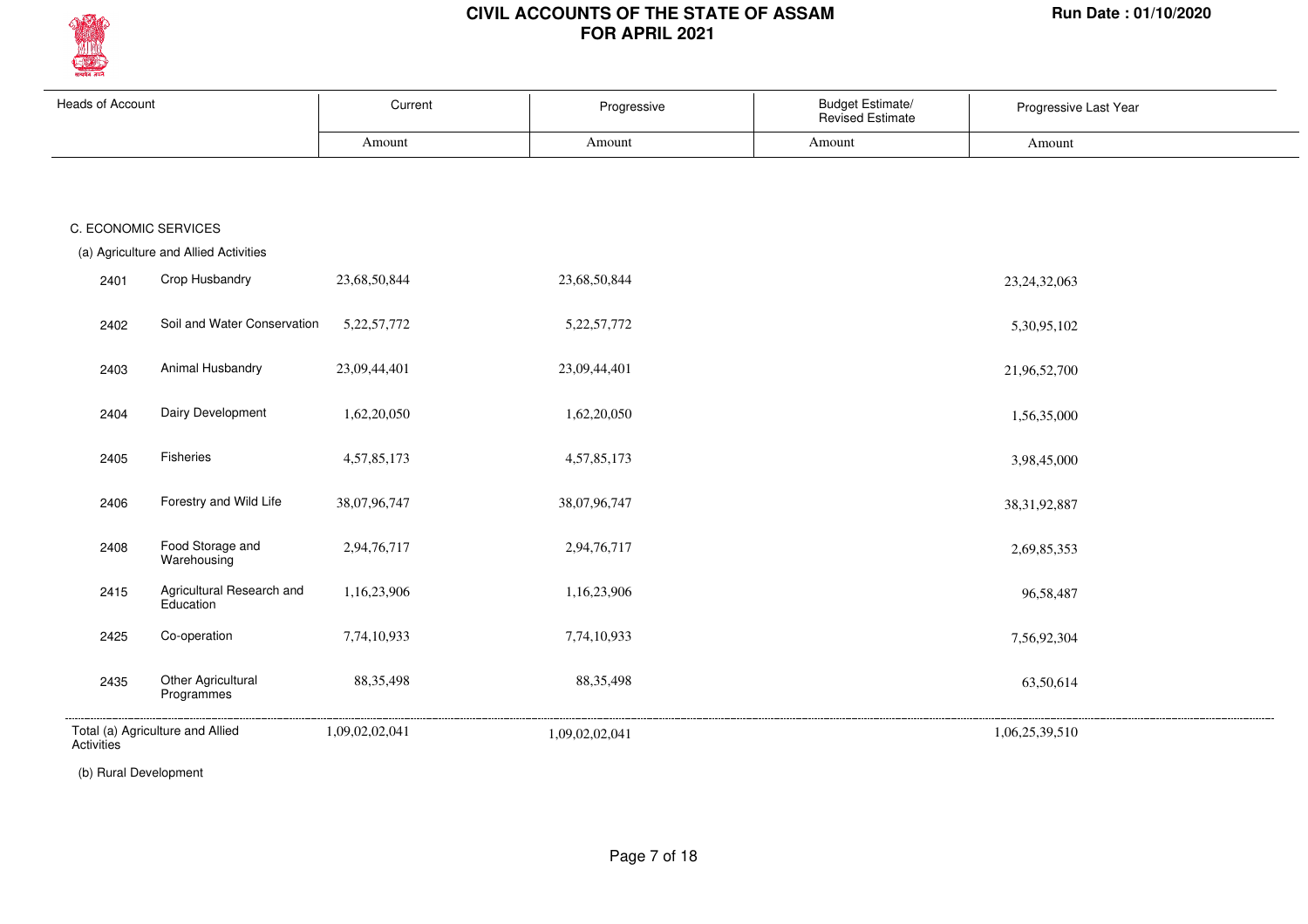

| <b>Heads of Account</b> |                                                         | Current      | Progressive    | Budget Estimate/<br>Revised Estimate | Progressive Last Year |  |
|-------------------------|---------------------------------------------------------|--------------|----------------|--------------------------------------|-----------------------|--|
|                         |                                                         | Amount       | Amount         | Amount                               | Amount                |  |
|                         |                                                         |              |                |                                      |                       |  |
| C. ECONOMIC SERVICES    |                                                         |              |                |                                      |                       |  |
| (b) Rural Development   |                                                         |              |                |                                      |                       |  |
| 2501                    | Special Programmes for Rural 7,16,73,376<br>Development |              | 7, 16, 73, 376 |                                      | 8, 32, 55, 419        |  |
| 2505                    | <b>Rural Employment</b>                                 |              |                |                                      |                       |  |
| 2515                    | Other Rural Development<br>Programmes                   | 27,53,40,423 | 27,53,40,423   |                                      | 66,52,74,341          |  |
|                         | Total (b) Rural Development                             | 34,70,13,799 | 34,70,13,799   |                                      | 74,85,29,760          |  |
|                         | (c) Special Areas Programmes                            |              |                |                                      |                       |  |
| 2552                    | North Eastern Areas                                     |              |                |                                      |                       |  |
| 2575                    | Other Special Areas<br>Programmes                       | 35, 35, 351  | 35, 35, 351    |                                      | 38,12,794             |  |
|                         | Total (c) Special Areas Programmes                      | 35, 35, 351  | 35, 35, 351    |                                      | 38,12,794             |  |
|                         | (d) Irrigation and Flood Control                        |              |                |                                      |                       |  |
| 2701                    | Medium Irrigation                                       | 11,27,97,525 | 11,27,97,525   |                                      | 10,74,80,603          |  |
| 2702                    | Minor Irrigation                                        | 31,01,63,942 | 31,01,63,942   |                                      | 31, 31, 83, 259       |  |
| 2705                    | <b>Command Area Development</b>                         | 42,90,101    | 42,90,101      |                                      | 41,25,774             |  |
| 2711                    | Flood Control and Drainage                              | 18,47,99,486 | 18,47,99,486   |                                      | 18,67,92,353          |  |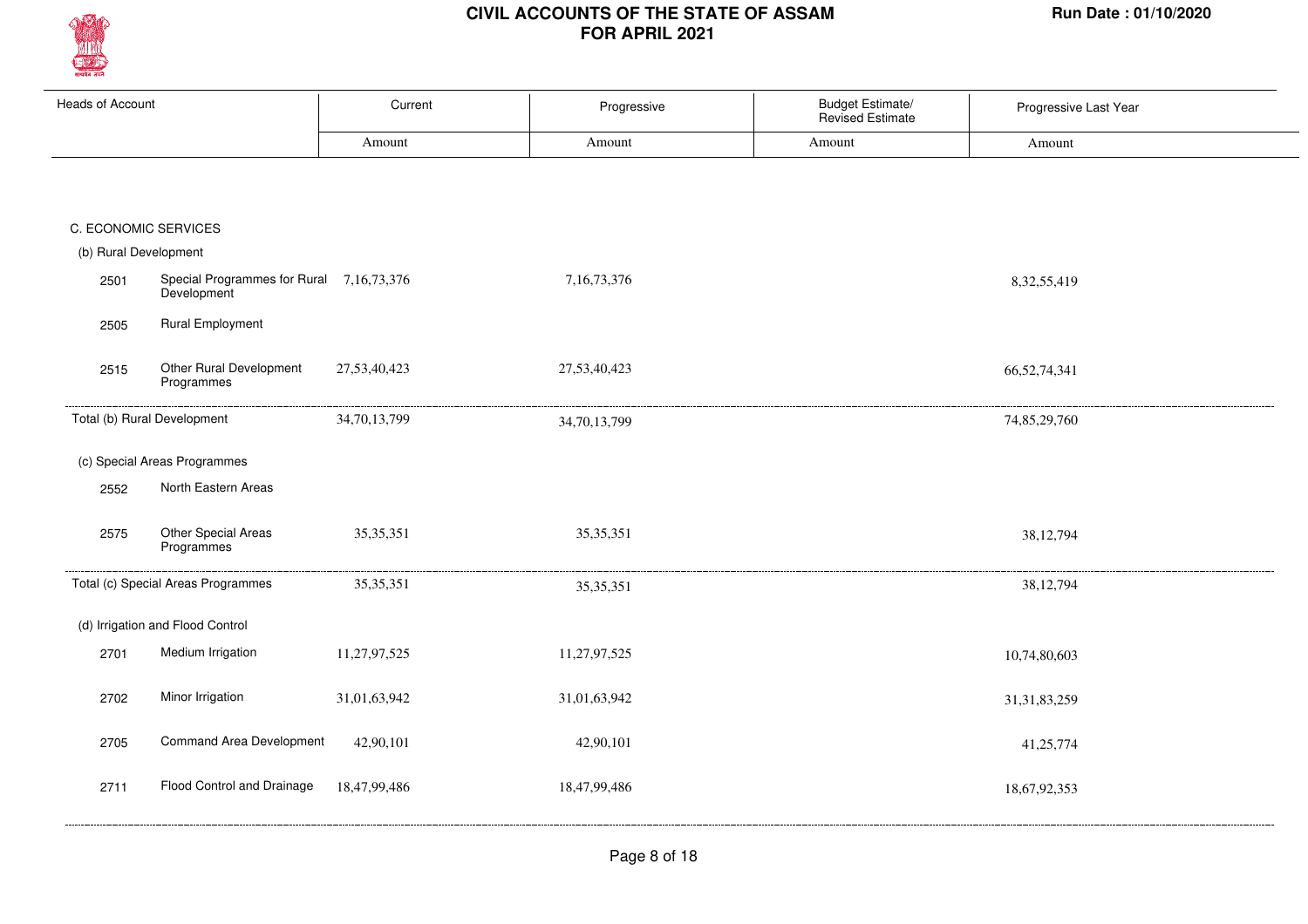

| <b>Heads of Account</b> |                                                    | Current         | Progressive     | <b>Budget Estimate/</b><br>Revised Estimate | Progressive Last Year |  |
|-------------------------|----------------------------------------------------|-----------------|-----------------|---------------------------------------------|-----------------------|--|
|                         |                                                    | Amount          | Amount          | Amount                                      | Amount                |  |
|                         |                                                    |                 |                 |                                             |                       |  |
|                         | C. ECONOMIC SERVICES                               |                 |                 |                                             |                       |  |
|                         | (d) Irrigation and Flood Control                   |                 |                 |                                             |                       |  |
|                         | Total (d) Irrigation and Flood Control             | 61,20,51,054    | 61,20,51,054    |                                             | 61,15,81,989          |  |
| (e) Energy              |                                                    |                 |                 |                                             |                       |  |
| 2801                    | Power                                              |                 |                 |                                             |                       |  |
| 2810                    | New and Renewable Energy                           | 2,56,329        | 2,56,329        |                                             | 2,48,937              |  |
| Total (e) Energy        |                                                    | 2,56,329        | 2,56,329        |                                             | 2,48,937              |  |
|                         | (f) Industry and Minerals                          |                 |                 |                                             |                       |  |
| 2851                    | Village and Small Industries                       | 21,70,93,836    | 21,70,93,836    |                                             | 20,56,26,810          |  |
| 2852                    | Industries                                         | 21,89,972       | 21,89,972       |                                             | 21,99,887             |  |
| 2853                    | Non-ferrous Mining and<br>Metallurgical Industries | 88,14,032       | 88,14,032       |                                             | 91,30,242             |  |
|                         | Total (f) Industry and Minerals                    | 22,80,97,840    | 22,80,97,840    |                                             | 21,69,56,939          |  |
| (g) Transport           |                                                    |                 |                 |                                             |                       |  |
| 3054                    | Roads and Bridges                                  | 53, 32, 95, 121 | 53, 32, 95, 121 |                                             | 55, 31, 21, 362       |  |
| 3055                    | Road Transport                                     | 18,68,585       | 18,68,585       |                                             | 22,20,970             |  |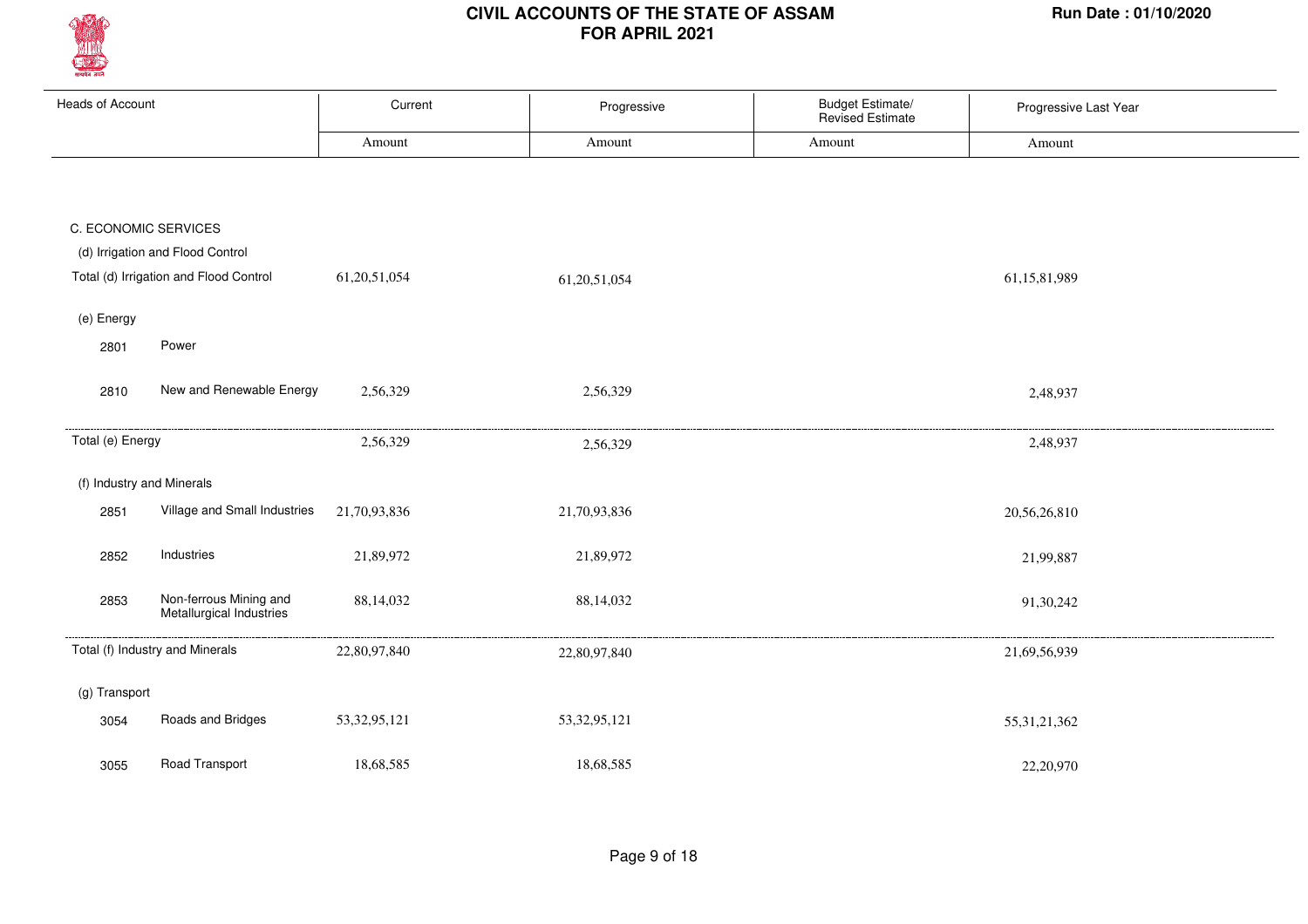

| <b>Heads of Account</b> |                                           | Current        | Progressive    | Budget Estimate/<br>Revised Estimate | Progressive Last Year |  |
|-------------------------|-------------------------------------------|----------------|----------------|--------------------------------------|-----------------------|--|
|                         |                                           | Amount         | Amount         | Amount                               | Amount                |  |
|                         |                                           |                |                |                                      |                       |  |
|                         | C. ECONOMIC SERVICES                      |                |                |                                      |                       |  |
| (g) Transport           |                                           |                |                |                                      |                       |  |
| 3056                    | <b>Inland Water Transport</b>             | 17,71,44,026   | 17,71,44,026   |                                      | 12,37,92,992          |  |
| Total (g) Transport     |                                           | 71,23,07,732   | 71,23,07,732   |                                      | 67,91,35,324          |  |
|                         | (i) Science Technology and Environment    |                |                |                                      |                       |  |
| 3425                    | Other Scientific Research                 | 13,07,339      | 13,07,339      |                                      | 12,37,536             |  |
| Environment             | Total (i) Science Technology and          | 13,07,339      | 13,07,339      |                                      | 12,37,536             |  |
|                         | (j) General Economic Services             |                |                |                                      |                       |  |
| 3451                    | Secretariat-Economic<br>Services          | $-6,68,59,787$ | $-6,68,59,787$ |                                      | 2,45,36,085           |  |
| 3452                    | Tourism                                   | 1,09,93,934    | 1,09,93,934    |                                      | 96,26,939             |  |
| 3454                    | Census Surveys and<br><b>Statistics</b>   | 2,57,25,498    | 2,57,25,498    |                                      | 2,95,32,571           |  |
| 3456                    | <b>Civil Supplies</b>                     | 2,92,952       | 2,92,952       |                                      | 4,28,053              |  |
| 3475                    | Other General Economic<br><b>Services</b> | 1,43,47,865    | 1,43,47,865    |                                      | 1,18,44,782           |  |
|                         | Total (j) General Economic Services       | $-1,54,99,538$ | $-1,54,99,538$ |                                      | 7,59,68,430           |  |
|                         | Total C. ECONOMIC SERVICES                | 2,97,92,71,947 | 2,97,92,71,947 |                                      | 3,40,00,11,219        |  |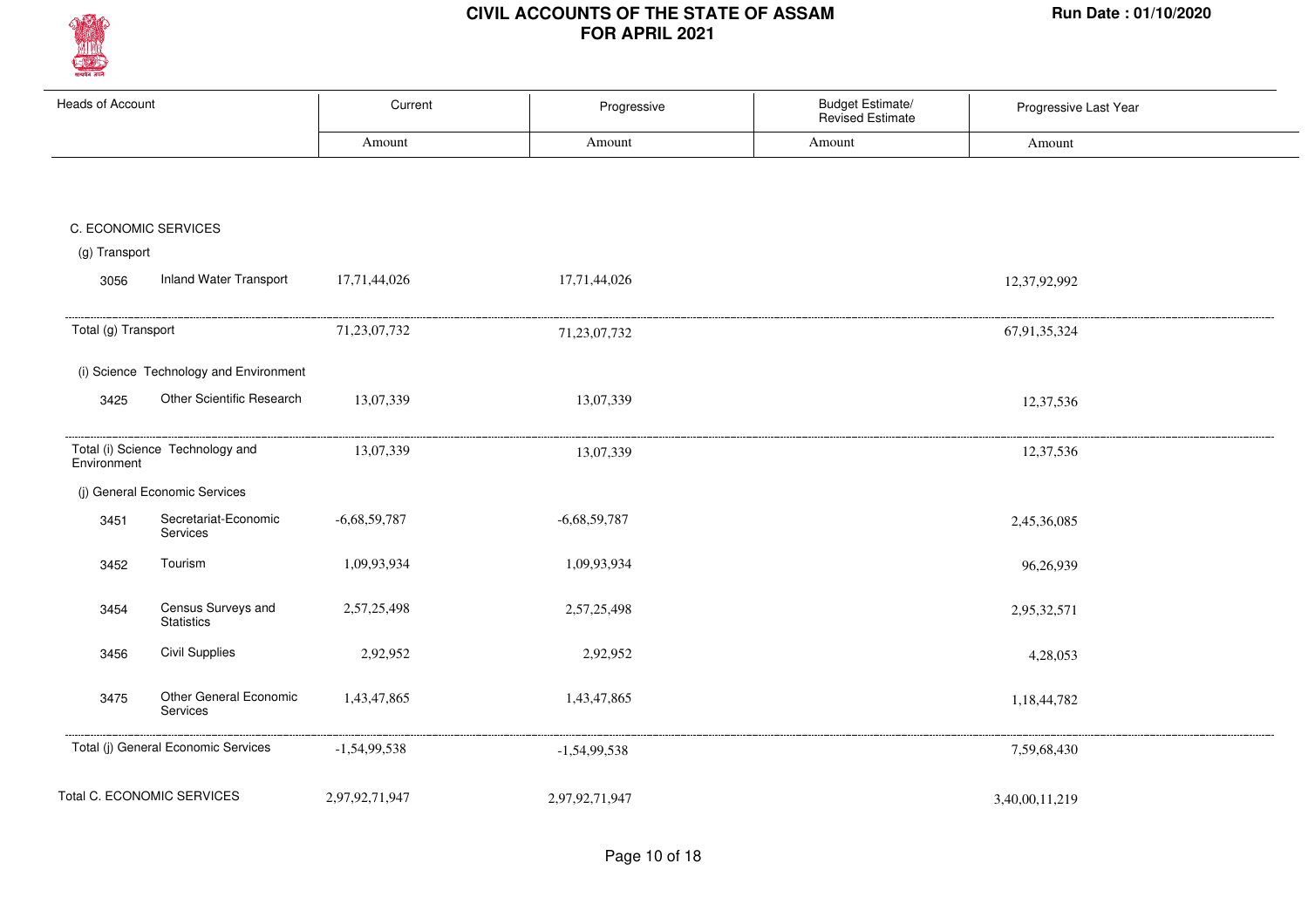

| <b>Heads of Account</b>                                                                           | Current         | Progressive     | Budget Estimate/<br>Revised Estimate   | Progressive Last Year |  |
|---------------------------------------------------------------------------------------------------|-----------------|-----------------|----------------------------------------|-----------------------|--|
|                                                                                                   | Amount          | Amount          | Amount                                 | Amount                |  |
|                                                                                                   |                 |                 |                                        |                       |  |
| C. ECONOMIC SERVICES                                                                              |                 |                 |                                        |                       |  |
| D. GRANTS-IN-AID AND CONTRIBUTIONS                                                                |                 |                 |                                        |                       |  |
| <b>Compensation &amp; Assignments</b><br>3604<br>to Local Bodies & Panchayati<br>Raj Institutions |                 |                 |                                        |                       |  |
| Aid Materials and Equipment<br>3606                                                               |                 |                 |                                        |                       |  |
| Total                                                                                             |                 |                 |                                        |                       |  |
| Total D. GRANTS-IN-AID AND<br><b>CONTRIBUTIONS</b>                                                |                 |                 |                                        |                       |  |
| Total-A.B.C.D.<br>(Expenditure Heads-Revenue Account)                                             | 32,08,53,20,098 | 32,08,53,20,098 | 27, 75, 17, 28, 000<br>27,75,17,28,000 | 29, 30, 38, 73, 156   |  |
|                                                                                                   |                 |                 |                                        |                       |  |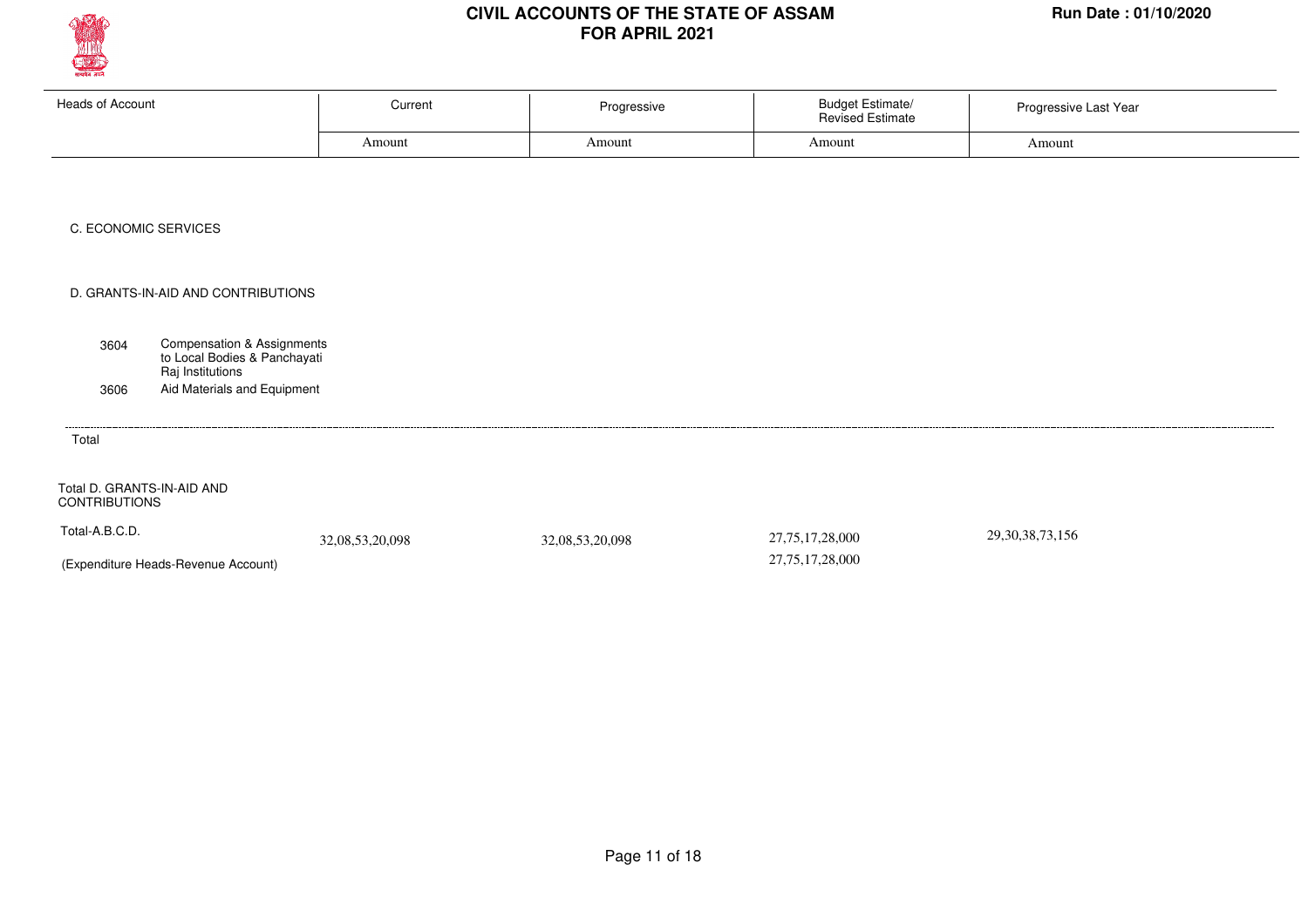

| Heads of Account | Current<br>- - - - | Progressive | <b>Budget Estimate/</b><br><b>Revised Estimate</b> | Progressive Last Year |
|------------------|--------------------|-------------|----------------------------------------------------|-----------------------|
|                  | Amount             | Amount      | Amount                                             | Amount                |
|                  |                    |             |                                                    |                       |

#### (Expenditure Heads-Capital Account)

- A. CAPITAL ACCOUNT OF GENERAL SERVICES
	- Capital Outlay on Police 4055
	- Capital Outlay on Stationery and Printing 4058
	- Capital Outlay on Public Works 4059
	- Capital Outlay on other Administrative Services 4070

Total

. . . .

#### Total A. CAPITAL ACCOUNT OF GENERAL SERVICES

#### B. CAPITAL ACCOUNT OF SOCIAL SERVICES

(a) Capital A/C of Education, Sports, Art and Culture

| 4202 | Capital Outlay on Education,<br>Sports, Art and Culture                                                                                                                                                                                                                                                                          | 2,43,13,90,000 |
|------|----------------------------------------------------------------------------------------------------------------------------------------------------------------------------------------------------------------------------------------------------------------------------------------------------------------------------------|----------------|
|      |                                                                                                                                                                                                                                                                                                                                  | 2,43,13,90,000 |
|      | Total (a) Capital A/C of Education,<br>Sports, Art and Culture                                                                                                                                                                                                                                                                   | 2,43,13,90,000 |
|      |                                                                                                                                                                                                                                                                                                                                  | 2,43,13,90,000 |
|      | (b) Capital A/C of Health and Family Welfare                                                                                                                                                                                                                                                                                     |                |
| 4210 | Capital Outlay on Medical and<br>Public Health                                                                                                                                                                                                                                                                                   |                |
|      | $\tau$ , $\theta$ and $\theta$ and $\theta$ and $\theta$ and $\theta$ and $\theta$ and $\theta$ and $\theta$ and $\theta$ and $\theta$ and $\theta$ and $\theta$ and $\theta$ and $\theta$ and $\theta$ and $\theta$ and $\theta$ and $\theta$ and $\theta$ and $\theta$ and $\theta$ and $\theta$ and $\theta$ and $\theta$ and |                |

Total (b) Capital A/C of Health and Family Welfare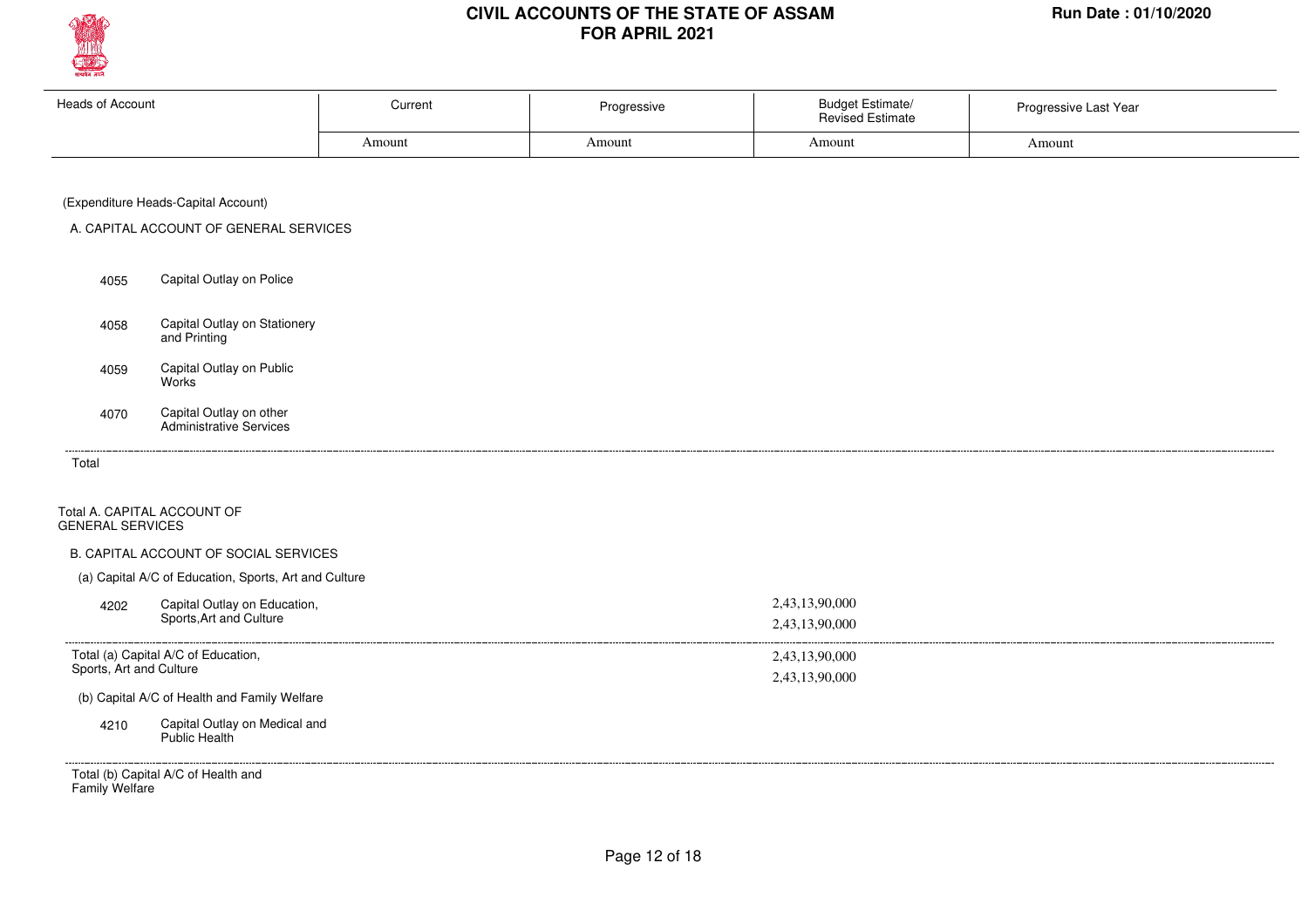

| Heads of Account                                                        |                                                                                                                                                            | Current                                                                    | Progressive | <b>Budget Estimate/</b><br>Revised Estimate | Progressive Last Year |
|-------------------------------------------------------------------------|------------------------------------------------------------------------------------------------------------------------------------------------------------|----------------------------------------------------------------------------|-------------|---------------------------------------------|-----------------------|
|                                                                         |                                                                                                                                                            | Amount                                                                     | Amount      | Amount                                      | Amount                |
|                                                                         |                                                                                                                                                            |                                                                            |             |                                             |                       |
|                                                                         | B. CAPITAL ACCOUNT OF SOCIAL SERVICES                                                                                                                      |                                                                            |             |                                             |                       |
|                                                                         |                                                                                                                                                            | (c) Capital A/C of Water Supply, Sanitation, Housing and Urban Development |             |                                             |                       |
| 4215                                                                    | Capital Outlay on Water<br>Supply and Sanitation                                                                                                           |                                                                            |             |                                             | 5,51,49,046           |
| 4216                                                                    | Capital Outlay on Housing                                                                                                                                  |                                                                            |             |                                             |                       |
| 4217                                                                    | Capital Outlay on Urban<br>Development                                                                                                                     |                                                                            |             |                                             |                       |
|                                                                         |                                                                                                                                                            |                                                                            |             |                                             |                       |
| Total (c) Capital A/C of Water<br>Urban Development<br>Backward Classes | Supply, Sanitation, Housing and                                                                                                                            | (e) Capital A/C of Welfare of Scheduled Castes, Scheduled Tribes and other |             |                                             | 5,51,49,046           |
| 4225                                                                    | Capital Outlay on Welfare of<br>Scheduled Caste, Scheduled<br>Tribes, Other Backward<br>Classes & Minorities                                               |                                                                            |             |                                             |                       |
|                                                                         | Total (e) Capital A/C of Welfare of<br>Scheduled Castes, Scheduled Tribes<br>and other Backward Classes<br>(g) Capital A/C of Social Welfare and Nutrition |                                                                            |             |                                             |                       |
| 4235                                                                    | Capital Outlay on Social<br>Security and Welfare                                                                                                           |                                                                            |             |                                             |                       |
| Welfare and Nutrition                                                   | Total (g) Capital A/C of Social                                                                                                                            |                                                                            |             |                                             |                       |
|                                                                         | (h) Capital A/C of Other Social Services                                                                                                                   |                                                                            |             |                                             |                       |

**Services**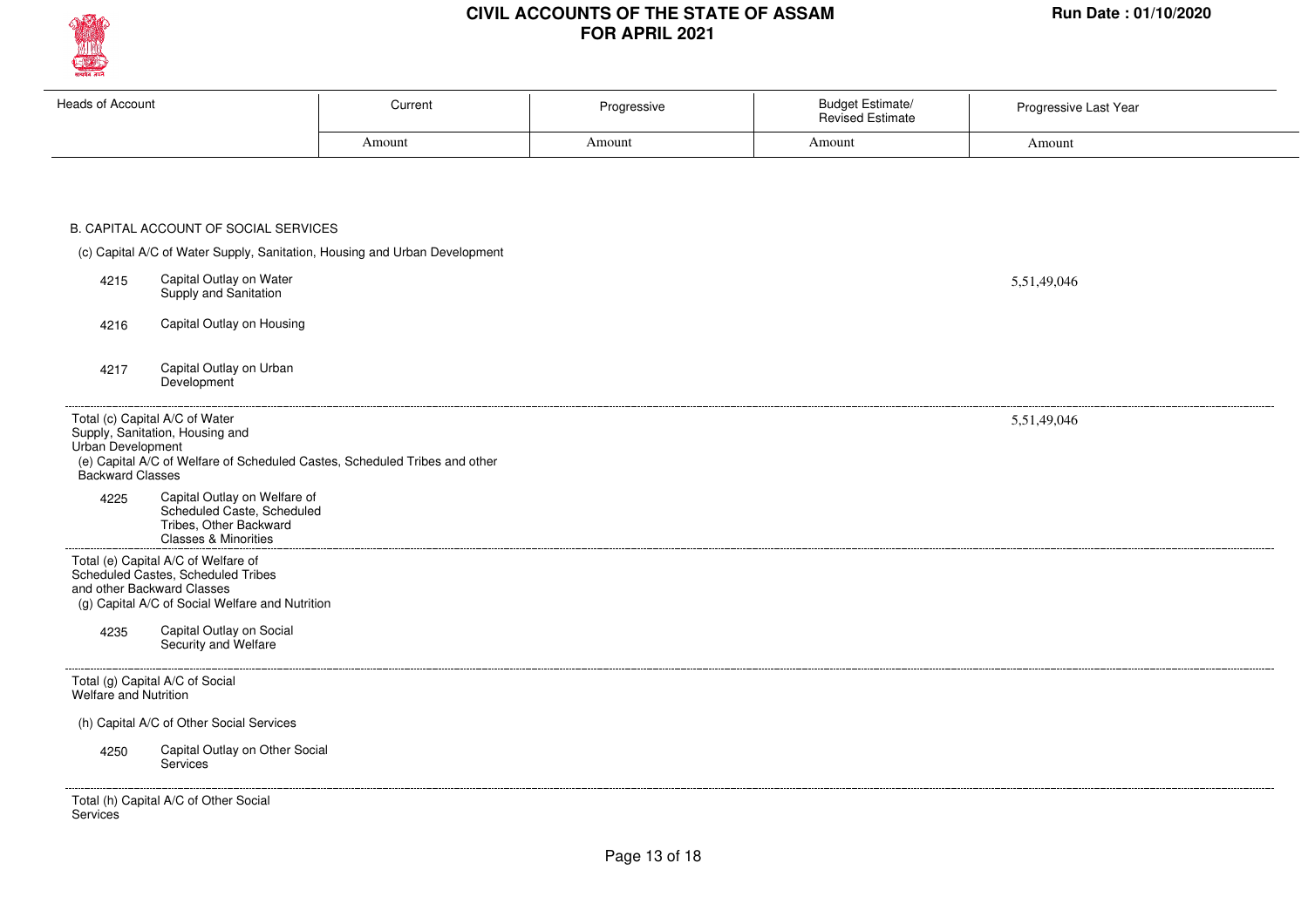

| <b>Heads of Account</b> | Current<br>. | Progressive | <b>Budget Estimate/</b><br><b>Revised Estimate</b> | Progressive Last Year |
|-------------------------|--------------|-------------|----------------------------------------------------|-----------------------|
|                         | Amount       | Amount      | Amount                                             | Amount                |
|                         |              |             |                                                    |                       |

#### B. CAPITAL ACCOUNT OF SOCIAL SERVICES

(h) Capital A/C of Other Social Services

| SOCIAL SERVICES              | Total B. CAPITAL ACCOUNT OF                              | 2,43,13,90,000<br>2,43,13,90,000 | 5,51,49,046 |  |
|------------------------------|----------------------------------------------------------|----------------------------------|-------------|--|
|                              | C. CAPITAL ACCOUNT OF ECONOMIC SERVICES                  |                                  |             |  |
|                              | (a) Capital Account of Agriculture and Allied Activities |                                  |             |  |
| 4401                         | Capital Outlay on Crop<br>Husbandry                      |                                  |             |  |
| 4402                         | Capital Outlay on Soil and<br>Water Conservation         |                                  |             |  |
| 4403                         | Capital Outlay on Animal<br>Husbandry                    |                                  |             |  |
| 4404                         | Capital Outlay on Dairy<br>Development                   |                                  |             |  |
| 4405                         | Capital Outlay on Fisheries                              |                                  |             |  |
| 4406                         | Capital Outlay on Forestry<br>and Wild Life              |                                  |             |  |
| 4408                         | Capital Outlay on Food<br>Storage and Warehousing        |                                  |             |  |
| 4425                         | Capital Outlay on Co-<br>operation                       |                                  |             |  |
| Total (a) Capital Account of |                                                          |                                  |             |  |

Agriculture and Allied Activities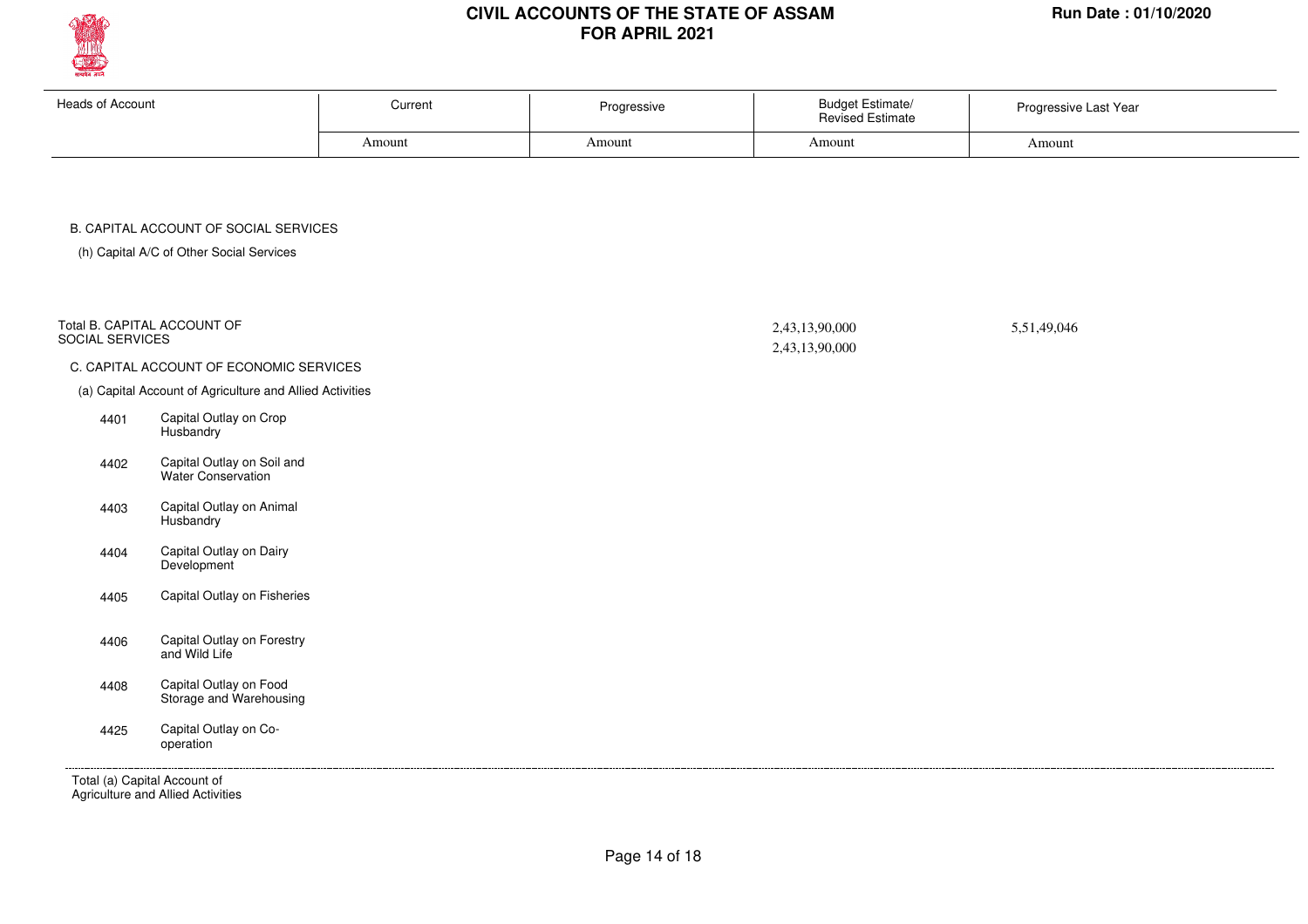

Progressive Last Year

| Heads of Account |                                                              | Current     | Progressive | <b>Budget Estimate/</b><br>Revised Estimate | Progressive Last Year |  |
|------------------|--------------------------------------------------------------|-------------|-------------|---------------------------------------------|-----------------------|--|
|                  |                                                              | Amount      | Amount      | Amount                                      | Amount                |  |
|                  |                                                              |             |             |                                             |                       |  |
|                  |                                                              |             |             |                                             |                       |  |
|                  | C. CAPITAL ACCOUNT OF ECONOMIC SERVICES                      |             |             |                                             |                       |  |
|                  | (b) Capital Account of Rural Development                     |             |             |                                             |                       |  |
| 4515             | Capital Outlay on other Rural<br>Devalopment Programmes      |             |             |                                             |                       |  |
| Development      | Total (b) Capital Account of Rural                           |             |             |                                             |                       |  |
|                  | (c) Capital Account of Special Areas Programme               |             |             |                                             |                       |  |
| 4552             | Capital Outlay on North<br>Eastern Areas                     |             |             |                                             |                       |  |
| 4575             | Capital Outlay on other<br>Special Areas Programmes          |             |             |                                             |                       |  |
| Areas Programme  | Total (c) Capital Account of Special                         |             |             |                                             |                       |  |
|                  | (d) Capital Account of Irrigation and Flood Control          |             |             |                                             |                       |  |
| 4701             | Capital Outlay on Medium<br>Irrigation                       |             |             |                                             |                       |  |
| 4702             | Capital Outlay on Minor<br>Irrigation                        | $-8,95,756$ | $-8,95,756$ |                                             |                       |  |
| 4705             | Capital Outlay on Command<br>Area Development                |             |             |                                             |                       |  |
| 4711             | Capital Outlay on Flood<br>Control Projects                  |             |             |                                             | 13,01,164             |  |
|                  | Total (d) Capital Account of Irrigation<br>and Flood Control | $-8,95,756$ | $-8,95,756$ |                                             | 13,01,164             |  |
|                  | (e) Capital Account of Energy                                |             |             |                                             |                       |  |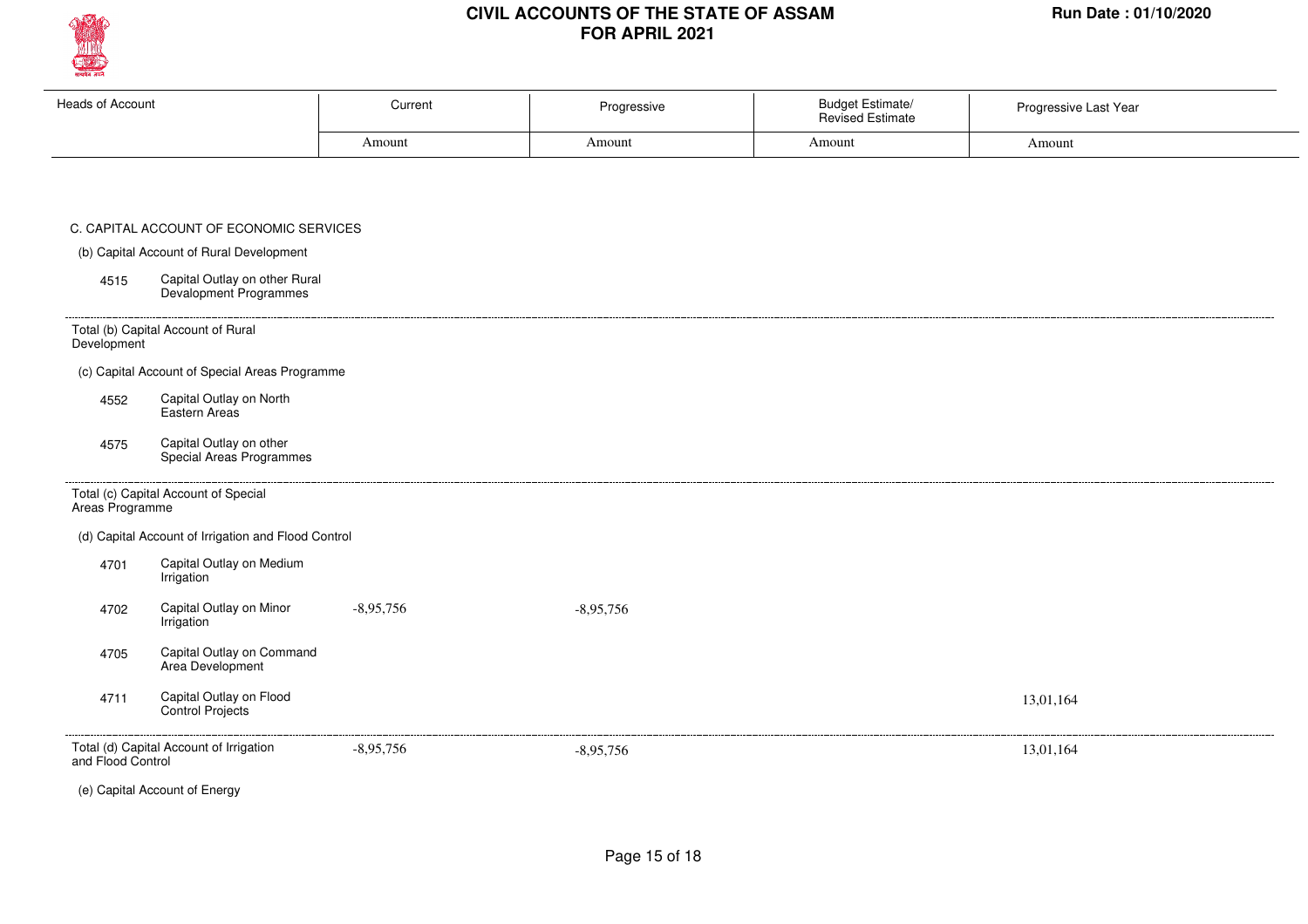

. . . . . . . .

## **CIVIL ACCOUNTS OF THE STATE OF ASSAM Run Date : 01/10/2020 FOR APRIL 2021**

| <b>Heads of Account</b> | Current | Progressive | <b>Budget Estimate/</b><br><b>Revised Estimate</b> | Progressive Last Year                           |
|-------------------------|---------|-------------|----------------------------------------------------|-------------------------------------------------|
|                         | Amount  | Amount      | Amount                                             | Amount                                          |
|                         |         |             |                                                    | the contract of the contract of the contract of |

#### C. CAPITAL ACCOUNT OF ECONOMIC SERVICES

#### (e) Capital Account of Energy

Capital Outlay on Power Projects 4801

Total (e) Capital Account of Energy

#### (f) Capital Account of Industry and Minerals

- Capital Outlay on Village and Small Industries 4851
- Capital Outlay on Nonferrous Mining and Metallurgical Industries 4853
- Capital Outlay on Telecommunication and Electronics Industries Other Capital Outlay on 4859 4885
- Industries and Minerals

Total (f) Capital Account of Industry and Minerals

(g) Capital Account of Transport

- Capital Outlay on Roads and **Bridges** 5054
- Capital Outlay on Road **Transport** 5055
- Capital Outlay on Inland and Water Transport 5056

Total (g) Capital Account of **Transport**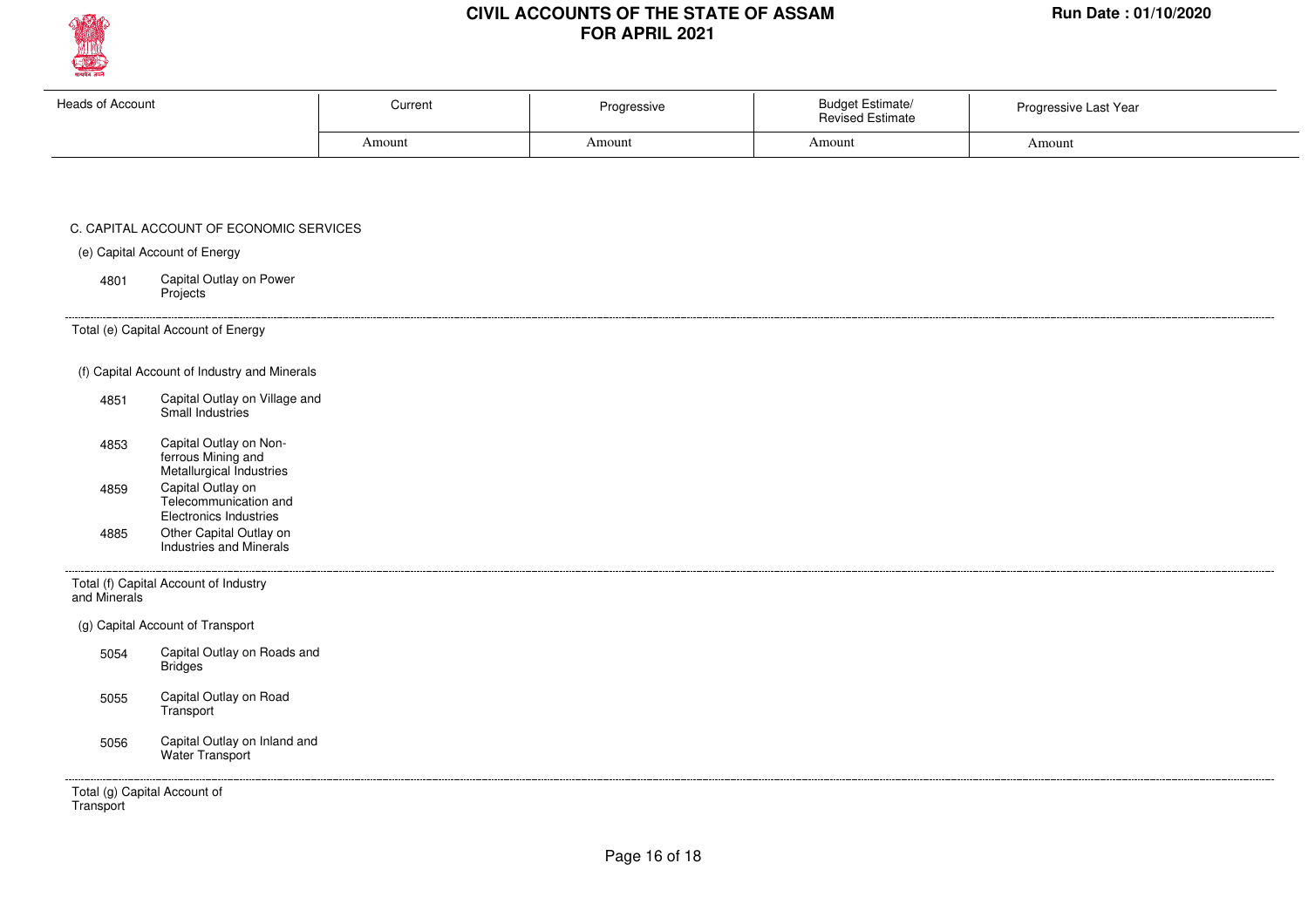

| Heads of Account | Current |        | <b>Budget Estimate/</b><br><b>Revised Estimate</b> | Progressive Last Year |
|------------------|---------|--------|----------------------------------------------------|-----------------------|
|                  | Amount  | Amount | Amount                                             | Amount                |

#### C. CAPITAL ACCOUNT OF ECONOMIC SERVICES

(g) Capital Account of Transport

(i) Capital Account of Science Technology and Environment

Capital Outlay on Other Scientific and Environmental Research 5425

Total (i) Capital Account of Science Technology and Environment

(j) Capital Account of General Economic Services

Capital Outlay on Tourism 5452

| Total (j) Capital Account of General<br>Economic Services |             |             |                                  |             |  |
|-----------------------------------------------------------|-------------|-------------|----------------------------------|-------------|--|
| Total C. CAPITAL ACCOUNT OF<br><b>ECONOMIC SERVICES</b>   | $-8,95,756$ | $-8,95,756$ |                                  | 13.01.164   |  |
| Total-Expenditure Heads-Capital<br>Account                | $-8,95,756$ | $-8.95.756$ | 2,43,13,90,000<br>2,43,13,90,000 | 5,64,50,210 |  |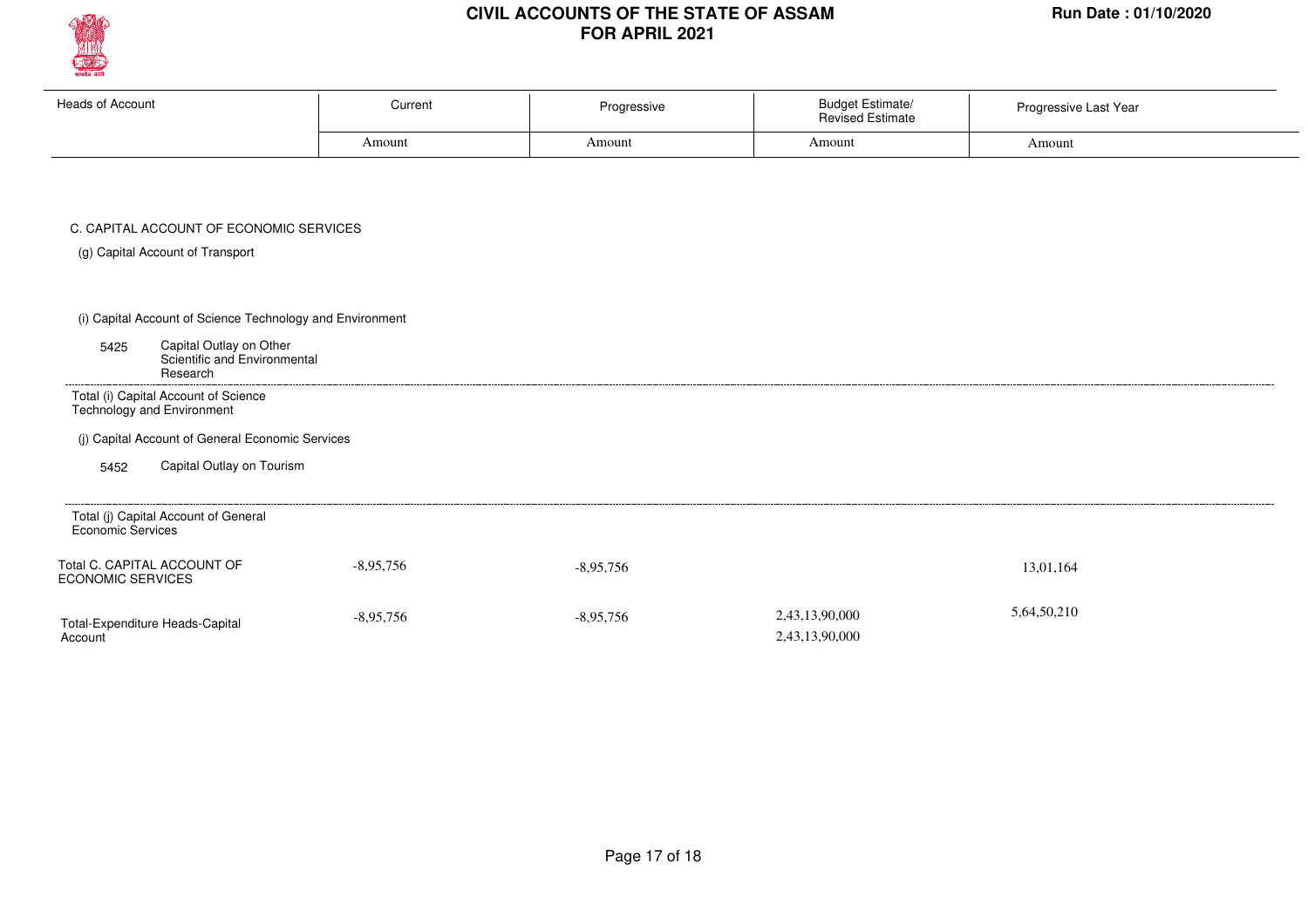

| Heads of Account | Current<br>Progressive<br>Amount<br>Amount |  | <b>Budget Estimate/</b><br><b>Revised Estimate</b> | Progressive Last Year |  |
|------------------|--------------------------------------------|--|----------------------------------------------------|-----------------------|--|
|                  |                                            |  | Amount                                             | Amount                |  |
|                  |                                            |  |                                                    |                       |  |

Total - Expenditure.(Rev. & Cap.)C.O. 32,08,44,24,342 32,08,44,24,342

 30,18,31,18,000 30,18,31,18,000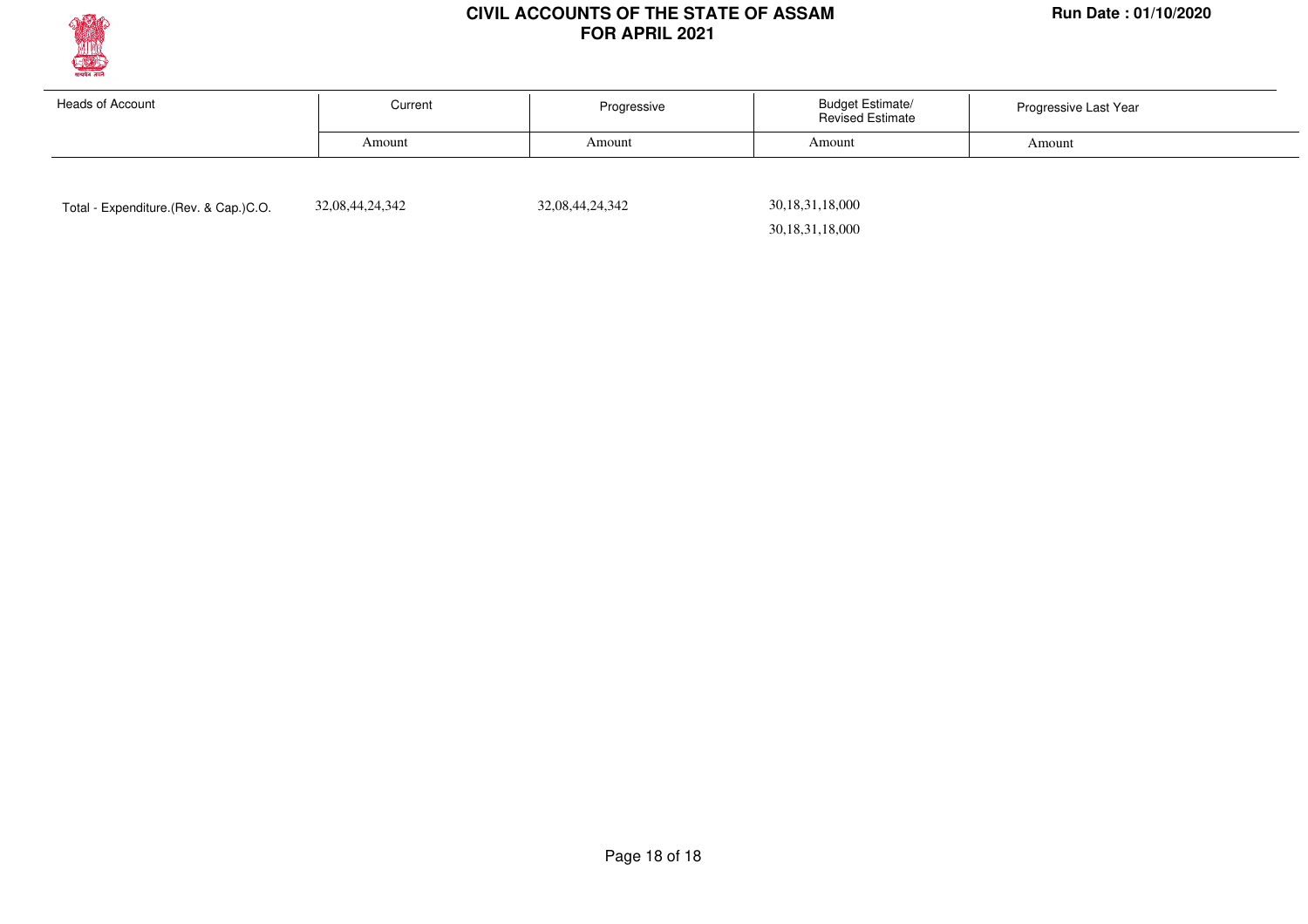

| <b>Heads of Account</b> |                                                                              | Receipt     |             | Payment      |              | Net Receipts(Plus/Minus) |                 | Net Budget/Revised                     |  |
|-------------------------|------------------------------------------------------------------------------|-------------|-------------|--------------|--------------|--------------------------|-----------------|----------------------------------------|--|
|                         |                                                                              | Current     | Progressive | Current      | Progressive  | Current                  | Progressive     | Receipts(+)/Payment(-)                 |  |
|                         |                                                                              |             |             |              |              |                          |                 |                                        |  |
|                         | E. PUBLIC DEBT                                                               |             |             |              |              |                          |                 |                                        |  |
| 6003                    | Internal Debt of the State Government                                        |             |             | 50,85,55,000 | 50,85,55,000 | $-50,85,55,000$          | $-50,85,55,000$ | 1,81,82,08,02,000<br>1,81,82,08,02,000 |  |
| 6004                    | Loans and Advances from the Central<br>Government                            | 6,17,42,000 | 6,17,42,000 |              |              | 6,17,42,000              | 6,17,42,000     | 1,43,45,00,000<br>1,43,45,00,000       |  |
|                         | Total E. PUBLIC DEBT                                                         | 6,17,42,000 | 6,17,42,000 | 50,85,55,000 | 50,85,55,000 | $-44,68,13,000$          | $-44,68,13,000$ | 1,83,25,53,02,000<br>1,83,25,53,02,000 |  |
|                         | F. LOANS AND ADVANCES                                                        |             |             |              |              |                          |                 |                                        |  |
|                         | 1. Loans for Social Service                                                  |             |             |              |              |                          |                 |                                        |  |
|                         | (b) Health and Family Welfare                                                |             |             |              |              |                          |                 |                                        |  |
| 6210                    | Loans for Medical and Public Health                                          |             |             |              |              |                          |                 | 4,000<br>4,000                         |  |
|                         | Total (b) Health and Family Welfare                                          |             |             |              |              |                          |                 | 4,000                                  |  |
|                         |                                                                              |             |             |              |              |                          |                 | 4,000                                  |  |
|                         | (c) Water Supply, Sanitation, Housing and Urban Development                  |             |             |              |              |                          |                 |                                        |  |
| 6215                    | Loans for Water Supply and Sanitation                                        |             |             |              |              |                          |                 | 32,000                                 |  |
| 6216                    | Loans for Housing                                                            |             |             |              |              |                          |                 | 32,000<br>84,000                       |  |
|                         |                                                                              |             |             |              |              |                          |                 | 84,000                                 |  |
| 6217                    | Loans for Urban Development                                                  |             |             |              |              |                          |                 | 1,25,000<br>1,25,000                   |  |
|                         | Total (c) Water Supply, Sanitation, Housing and                              |             |             |              |              |                          |                 | 2,41,000                               |  |
|                         | Urban Development                                                            |             |             |              |              |                          |                 | 2,41,000                               |  |
|                         | (e) Welfare of Scheduled Castes, Scheduled tribes and other backward classes |             |             |              |              |                          |                 |                                        |  |
| 6225                    | Loans for Welfare of SC, ST, OBC and<br><b>Minorities</b>                    |             |             |              |              |                          |                 | 13,000<br>13,000                       |  |
|                         | Total (e) Welfare of Scheduled Castes, Scheduled                             |             |             |              |              |                          |                 | 13,000                                 |  |
|                         | tribes and other backward classes                                            |             |             |              |              |                          |                 | 13,000                                 |  |

(g) Social Welfare & Nutrition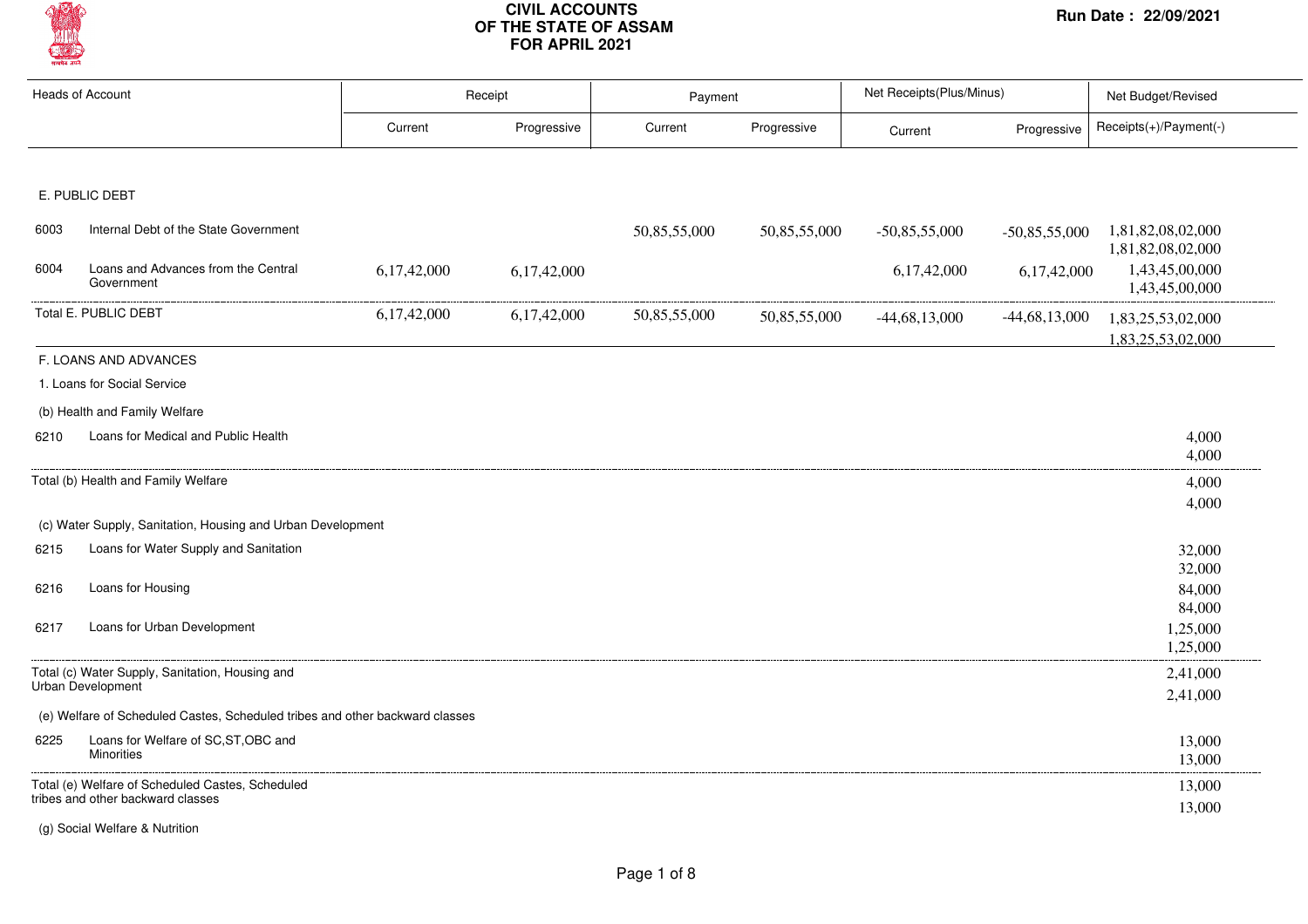

| <b>Heads of Account</b> |                                                      |         | Receipt     | Payment |             | Net Receipts(Plus/Minus) |             | Net Budget/Revised     |  |
|-------------------------|------------------------------------------------------|---------|-------------|---------|-------------|--------------------------|-------------|------------------------|--|
|                         |                                                      | Current | Progressive | Current | Progressive | Current                  | Progressive | Receipts(+)/Payment(-) |  |
|                         |                                                      |         |             |         |             |                          |             |                        |  |
|                         | F. LOANS AND ADVANCES                                |         |             |         |             |                          |             |                        |  |
|                         | 1. Loans for Social Service                          |         |             |         |             |                          |             |                        |  |
|                         | (g) Social Welfare & Nutrition                       |         |             |         |             |                          |             |                        |  |
| 6235                    | Loans for Social Security and Welfare                |         |             |         |             |                          |             | 15,000                 |  |
|                         |                                                      |         |             |         |             |                          |             | 15,000                 |  |
| 6245                    | Loans for Releif on account of Natural<br>Calamities |         |             |         |             |                          |             | 3,000                  |  |
|                         |                                                      |         |             |         |             |                          |             | 3,000                  |  |
|                         | Total (g) Social Welfare & Nutrition                 |         |             |         |             |                          |             | 18,000                 |  |
|                         |                                                      |         |             |         |             |                          |             | 18,000                 |  |
|                         | Total 1. Loans for Social Service                    |         |             |         |             |                          |             | 2,76,000               |  |
|                         |                                                      |         |             |         |             |                          |             | 2,76,000               |  |
|                         | 2. Loans for Economic Services                       |         |             |         |             |                          |             |                        |  |
|                         | (a) Agriculture and allied activities                |         |             |         |             |                          |             |                        |  |
| 6401                    | Loans for Crop Husbandry                             |         |             |         |             |                          |             | 2,12,000               |  |
|                         |                                                      |         |             |         |             |                          |             | 2,12,000               |  |
| 6402                    | Loans for Soil and Water Conservation                |         |             |         |             |                          |             | 9,000                  |  |
|                         |                                                      |         |             |         |             |                          |             | 9,000                  |  |
| 6403                    | Loans for Animal Husbandry                           |         |             |         |             |                          |             | 6,000                  |  |
|                         |                                                      |         |             |         |             |                          |             | 6,000                  |  |
| 6404                    | Loans for Dairy Development                          |         |             |         |             |                          |             | 12,000<br>12,000       |  |
| 6405                    | Loans for Fisheries                                  |         |             |         |             |                          |             | 1,000                  |  |
|                         |                                                      |         |             |         |             |                          |             | 1,000                  |  |
| 6406                    | Loans for Forestry and Wild Life                     |         |             |         |             |                          |             | 1,000                  |  |
|                         |                                                      |         |             |         |             |                          |             | 1,000                  |  |
| 6407                    | Loans for Plantations                                |         |             |         |             |                          |             | 5,000                  |  |
|                         |                                                      |         |             |         |             |                          |             | 5,000                  |  |
| 6408                    | Loans for Food Storage and Warehousing               |         |             |         |             |                          |             | 22,000                 |  |
|                         |                                                      |         |             |         |             |                          |             | 22,000                 |  |
| 6416                    | Loans for Agricultural Financial Institutions        |         |             |         |             |                          |             | 2,000<br>2,000         |  |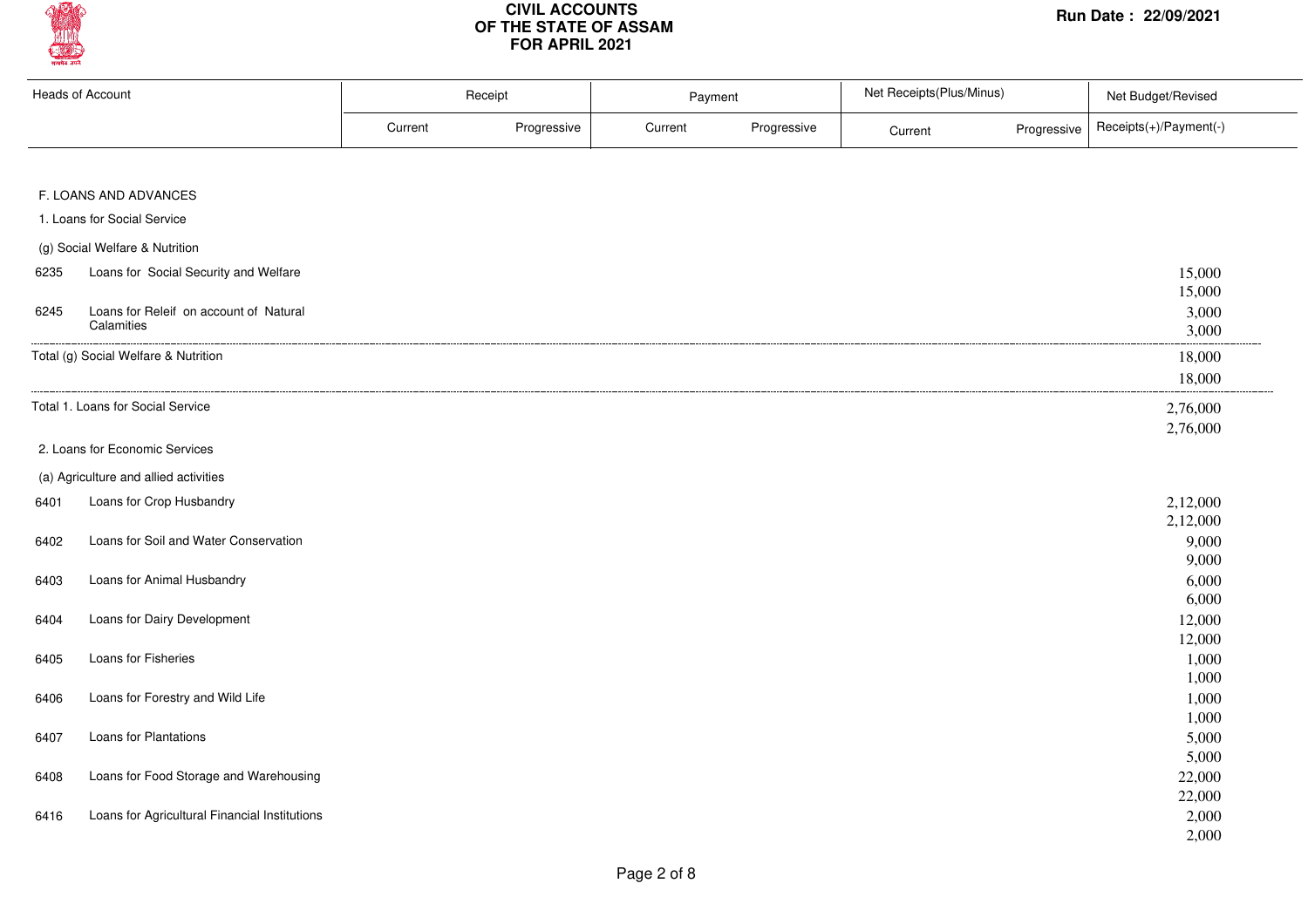

|            | <b>Heads of Account</b>                                |           | Receipt     | Payment |             | Net Receipts(Plus/Minus) |             | Net Budget/Revised         |
|------------|--------------------------------------------------------|-----------|-------------|---------|-------------|--------------------------|-------------|----------------------------|
|            |                                                        | Current   | Progressive | Current | Progressive | Current                  | Progressive | Receipts(+)/Payment(-)     |
|            |                                                        |           |             |         |             |                          |             |                            |
|            | F. LOANS AND ADVANCES                                  |           |             |         |             |                          |             |                            |
|            | 2. Loans for Economic Services                         |           |             |         |             |                          |             |                            |
|            | (a) Agriculture and allied activities                  |           |             |         |             |                          |             |                            |
| 6425       | Loans for Co-operation                                 | 4,000     | 4,000       |         |             | 4,000                    | 4,000       | 17,15,000<br>17,15,000     |
|            | Total (a) Agriculture and allied activities            | 4,000     | 4,000       |         |             | 4,000                    | 4,000       | 19,85,000<br>19,85,000     |
| (e) Energy |                                                        |           |             |         |             |                          |             |                            |
| 6801       | Loans for Power Projects                               |           |             |         |             |                          |             | 2,89,19,000<br>2,89,19,000 |
|            | Total (e) Energy                                       |           |             |         |             |                          |             | 2,89,19,000<br>2,89,19,000 |
|            | (f) Industry and Minerals                              |           |             |         |             |                          |             |                            |
| 6851       | Loans for Village and Small Industries                 |           |             |         |             |                          |             | 18,000<br>18,000           |
| 6860       | Loans for Consumer Industries                          |           |             |         |             |                          |             | 18,87,000<br>18,87,000     |
|            | Total (f) Industry and Minerals                        |           |             |         |             |                          |             | 19,05,000                  |
|            | (i) General Economic Services                          |           |             |         |             |                          |             | 19,05,000                  |
| 7465       | Loans for General Financial and Trading<br>Institution |           |             |         |             |                          |             | 6,05,00,000<br>6,05,00,000 |
|            | Total (i) General Economic Services                    |           |             |         |             |                          |             | 6,05,00,000                |
|            |                                                        |           |             |         |             |                          |             | 6,05,00,000                |
|            | Total 2. Loans for Economic Services                   | 4,000     | 4,000       |         |             | 4,000                    | 4,000       | 9,33,09,000<br>9,33,09,000 |
|            | 3. Loans to Government Servants etc.                   |           |             |         |             |                          |             |                            |
| 7610       | Loans to Government Servants etc.                      | 18,32,382 | 18,32,382   |         |             | 18,32,382                | 18,32,382   | 3,25,51,000<br>3,25,51,000 |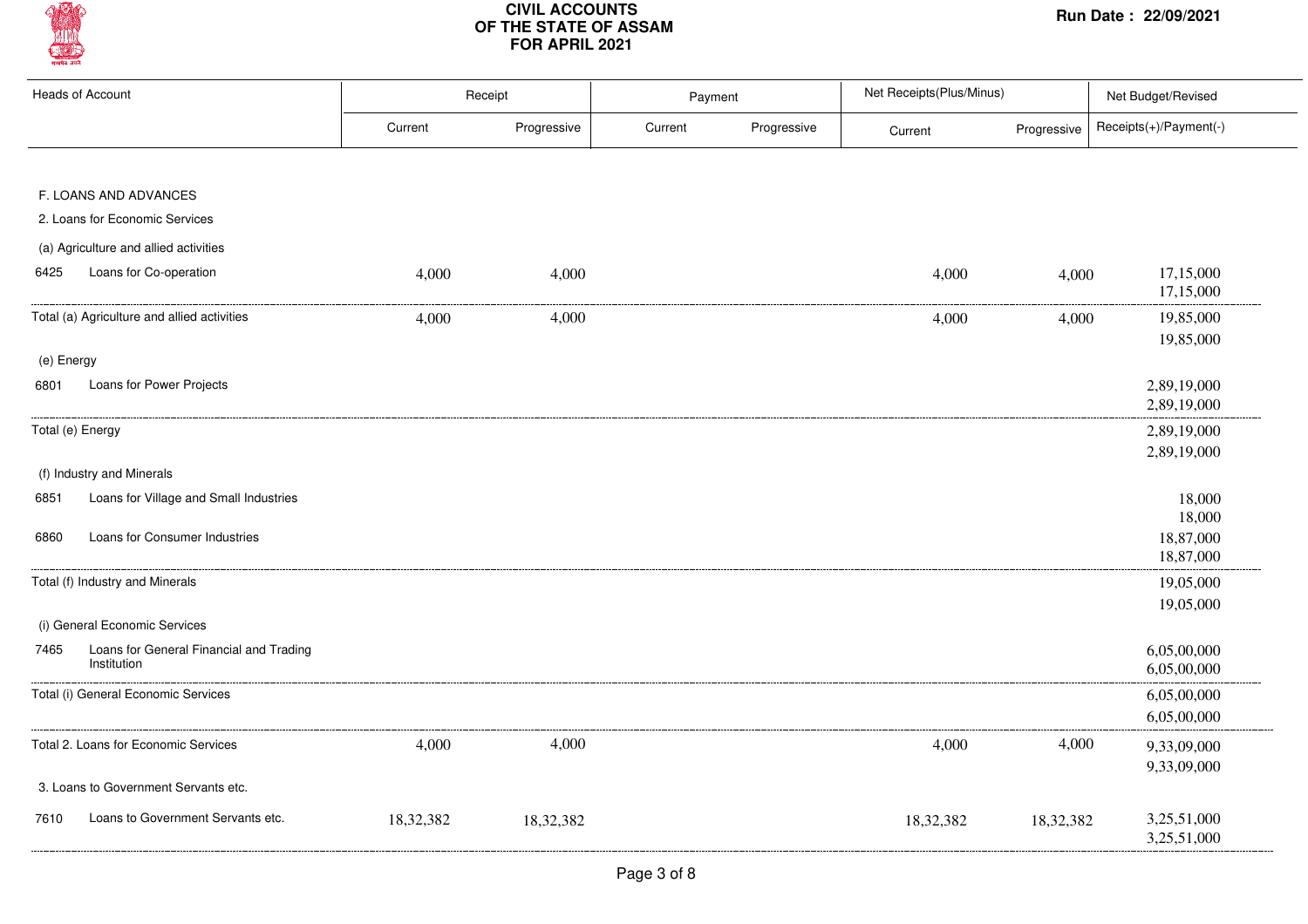

| Heads of Account                               |                 | Receipt        | Payment             |                   | Net Receipts (Plus/Minus) |                 | Net Budget/Revised       |  |
|------------------------------------------------|-----------------|----------------|---------------------|-------------------|---------------------------|-----------------|--------------------------|--|
|                                                | Current         | Progressive    | Current             | Progressive       | Current                   | Progressive     | $Receipts(+)/Payment(-)$ |  |
|                                                |                 |                |                     |                   |                           |                 |                          |  |
| F. LOANS AND ADVANCES                          |                 |                |                     |                   |                           |                 |                          |  |
| 3. Loans to Government Servants etc.           |                 |                |                     |                   |                           |                 |                          |  |
| Total 3. Loans to Government Servants etc.     | 18,32,382       | 18,32,382      |                     |                   | 18,32,382                 | 18,32,382       | 3,25,51,000              |  |
|                                                |                 |                |                     |                   |                           |                 | 3,25,51,000              |  |
| Total F. LOANS AND ADVANCES                    | 18, 36, 382     | 18,36,382      |                     |                   | 18,36,382                 | 18,36,382       | 12,61,36,000             |  |
|                                                |                 |                |                     |                   |                           |                 | 12,61,36,000             |  |
| Total - E & F C.O.                             | 6, 35, 78, 382  | 6, 35, 78, 382 | 50,85,55,000        | 50,85,55,000      | $-44,49,76,618$           | $-44,49,76,618$ | 1,83,38,14,38,000        |  |
| Total- (Rev. + Cap. + $E$ & F)                 | 41,53,03,88,467 | 4153,03,88,467 | 32,59,29,79,342     | 3259, 29, 79, 342 |                           |                 | 1,83,38,14,38,000        |  |
| <b>Total-Part I Consolidated Fund</b>          | 41,53,03,88,467 | 4153,03,88,467 | 32, 59, 29, 79, 342 | 3259, 29, 79, 342 |                           |                 |                          |  |
| <b>Total-Part II Contingency Fund</b>          |                 |                |                     |                   |                           |                 |                          |  |
| <b>Total-Consolidated and Contingency Fund</b> | 41,53,03,88,467 | 4153,03,88,467 | 32, 59, 29, 79, 342 | 3259, 29, 79, 342 |                           |                 |                          |  |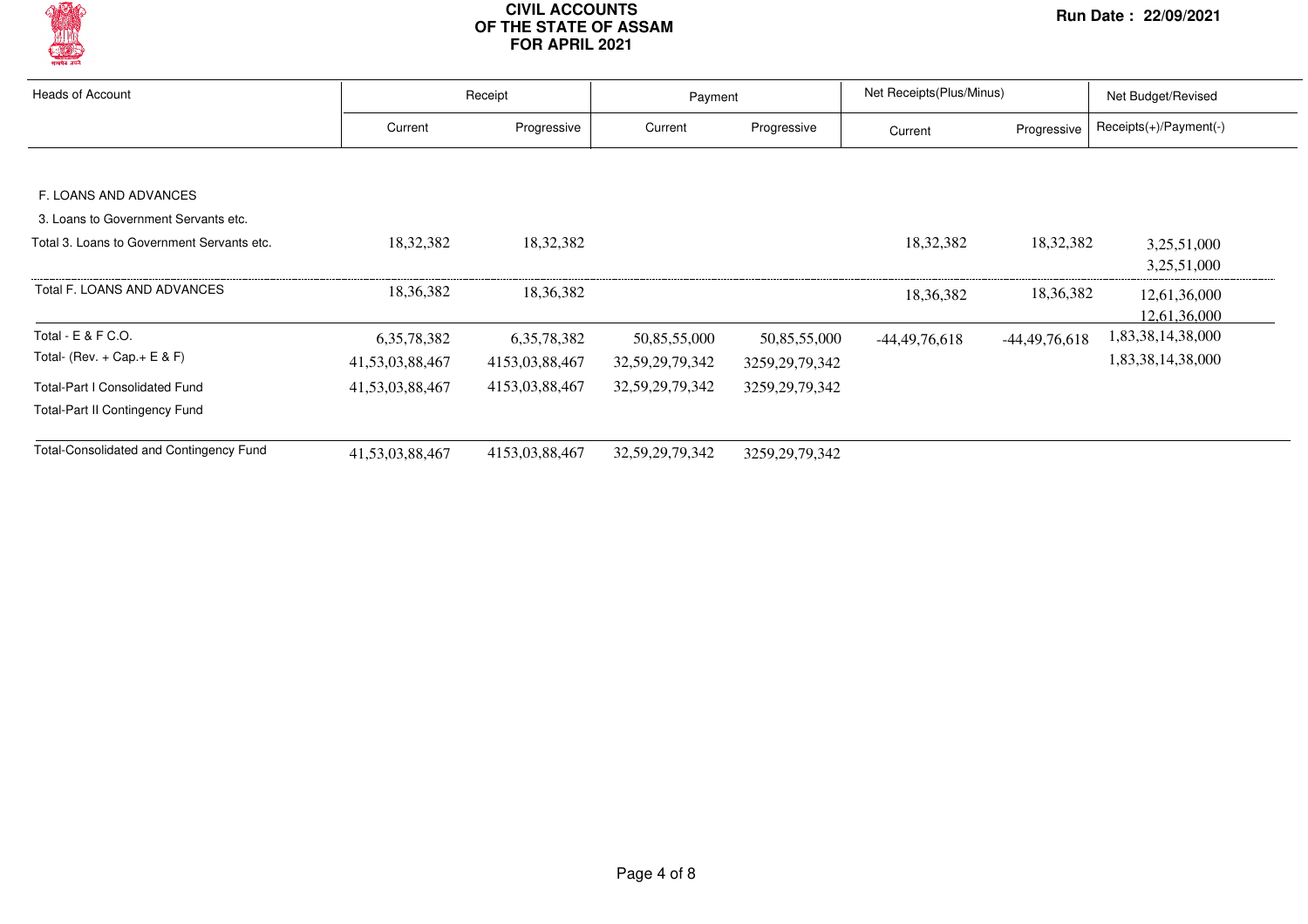

| <b>Heads of Account</b>                                        |                | Receipt        |             | Payment     | Net Receipts(Plus/Minus) |                    | Net Budget/Revised     |  |
|----------------------------------------------------------------|----------------|----------------|-------------|-------------|--------------------------|--------------------|------------------------|--|
|                                                                | Current        | Progressive    | Current     | Progressive | Current                  | Progressive        | Receipts(+)/Payment(-) |  |
| PART III-PUBLIC ACCOUNT                                        |                |                |             |             |                          |                    |                        |  |
| I. SMALL SAVINGS, PROVIDENT FUNDS, ETC.<br>(b) Provident Funds |                |                |             |             |                          |                    |                        |  |
| <b>State Provident Funds</b><br>8005                           | 1,12,84,52,184 | 112,84,52,184  | 7,18,56,030 | 7,18,56,030 | 1,05,65,96,154           | 1,05,65,96,154     |                        |  |
| Total (b) Provident Funds                                      | 1,12,84,52,184 | 112,84,52,184  | 7,18,56,030 | 7,18,56,030 | 1,05,65,96,154           | 1,05,65,96,154     |                        |  |
| (c) Other Accounts                                             |                |                |             |             |                          |                    |                        |  |
| Insurance and Pension Funds<br>8011                            | 8,19,86,758    | 8,19,86,758    | 29,68,344   | 29,68,344   | 7,90,18,414              | 7,90,18,414        | $-33,96,22,000$        |  |
| Total (c) Other Accounts                                       | 8,19,86,758    | 8, 19, 86, 758 | 29,68,344   | 29,68,344   | 7,90,18,414              | 7,90,18,414        | $-33,96,22,000$        |  |
| Total I. SMALL SAVINGS, PROVIDENT FUNDS,<br>ETC.               | 1,21,04,38,942 | 121,04,38,942  | 7,48,24,374 | 7,48,24,374 | 1,13,56,14,568           | 1, 13, 56, 14, 568 | $-33,96,22,000$        |  |
| J. RESERVE FUND                                                |                |                |             |             |                          |                    |                        |  |
| (a) Reserve Funds bearing Interest                             |                |                |             |             |                          |                    |                        |  |
| General and Other Reserve Funds<br>8121                        |                |                |             |             |                          |                    |                        |  |
| Total (a) Reserve Funds bearing Interest                       |                |                |             |             |                          |                    |                        |  |
| (b) Reserve Funds not bearing Interest                         |                |                |             |             |                          |                    |                        |  |
| <b>Sinking Funds</b><br>8222                                   |                |                |             |             |                          |                    |                        |  |
| General and Other Reserve Funds<br>8235                        |                |                |             |             |                          |                    |                        |  |
| Total (b) Reserve Funds not bearing Interest                   |                |                |             |             |                          |                    |                        |  |
| Total J. RESERVE FUND                                          |                |                |             |             |                          |                    |                        |  |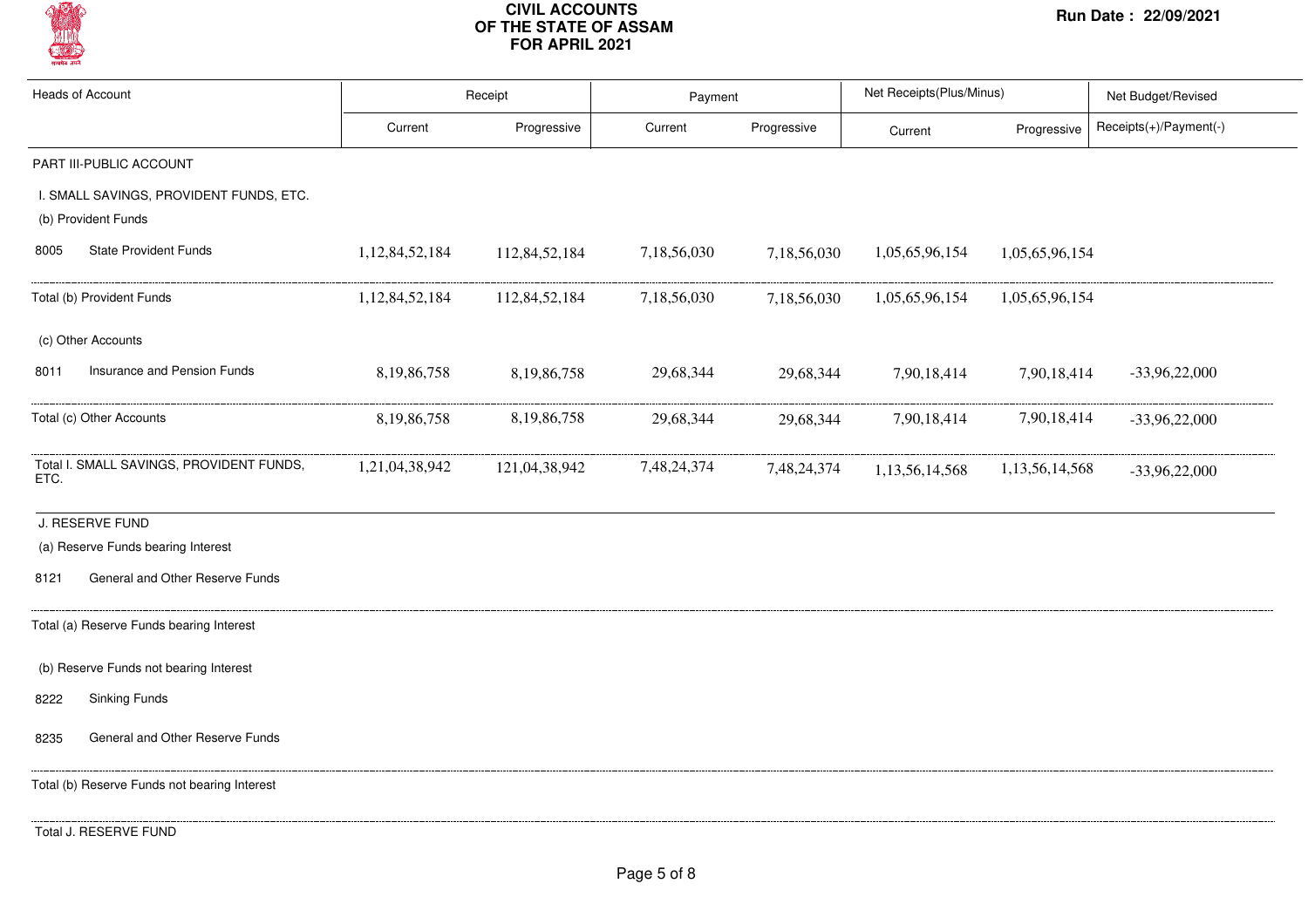

| <b>Heads of Account</b>                                  |                 | Receipt         |                 | Payment         | Net Receipts(Plus/Minus) |                 | Net Budget/Revised     |  |
|----------------------------------------------------------|-----------------|-----------------|-----------------|-----------------|--------------------------|-----------------|------------------------|--|
|                                                          | Current         | Progressive     | Current         | Progressive     | Current                  | Progressive     | Receipts(+)/Payment(-) |  |
| J. RESERVE FUND                                          |                 |                 |                 |                 |                          |                 |                        |  |
| K. DEPOSIT AND ADVANCES<br>(a) Deposits bearing Interest |                 |                 |                 |                 |                          |                 |                        |  |
| <b>Other Deposits</b><br>8342                            | 67, 42, 48, 651 | 67, 42, 48, 651 |                 |                 | 67, 42, 48, 651          | 67,42,48,651    | $-70,97,75,000$        |  |
| Total (a) Deposits bearing Interest                      | 67,42,48,651    | 67, 42, 48, 651 |                 |                 | 67, 42, 48, 651          | 67, 42, 48, 651 | $-70,97,75,000$        |  |
| (b) Deposits not bearing Interest                        |                 |                 |                 |                 |                          |                 |                        |  |
| <b>Civil Deposits</b><br>8443                            | 51,98,71,751    | 51,98,71,751    | 1,05,94,06,192  | 105,94,06,192   | $-53,95,34,441$          | $-53,95,34,441$ | $-3,42,11,96,000$      |  |
| Other Deposits<br>8449                                   | 2,87,662        | 2,87,662        | 5,01,945        | 5,01,945        | $-2,14,283$              | $-2,14,283$     | 1,21,45,000            |  |
| Total (b) Deposits not bearing Interest                  | 52,01,59,413    | 52,01,59,413    | 1,05,99,08,137  | 105,99,08,137   | $-53,97,48,724$          | -53,97,48,724   | $-3,40,90,51,000$      |  |
| (c) Advances                                             |                 |                 |                 |                 |                          |                 |                        |  |
| Civil Advances<br>8550                                   | 99,639          | 99,639          |                 |                 | 99,639                   | 99,639          | 10,53,92,88,000        |  |
| Total (c) Advances                                       | 99,639          | 99,639          |                 |                 | 99,639                   | 99,639          | 10,53,92,88,000        |  |
| Total K. DEPOSIT AND ADVANCES                            | 1,19,45,07,703  | 119,45,07,703   | 1,05,99,08,137  | 105,99,08,137   | 13,45,99,566             | 13,45,99,566    | 6,42,04,62,000         |  |
| L. SUSPENSE AND MISCELLANEOUS<br>(b) Suspense            |                 |                 |                 |                 |                          |                 |                        |  |
| <b>Suspense Accounts</b><br>8658                         | 36, 38, 19, 210 | 36, 38, 19, 210 | 57, 17, 48, 436 | 57, 17, 48, 436 | $-20,79,29,226$          | $-20,79,29,226$ | 1,44,21,99,000         |  |
| Total (b) Suspense                                       | 36, 38, 19, 210 | 36, 38, 19, 210 | 57, 17, 48, 436 | 57, 17, 48, 436 | $-20,79,29,226$          | $-20,79,29,226$ | 1,44,21,99,000         |  |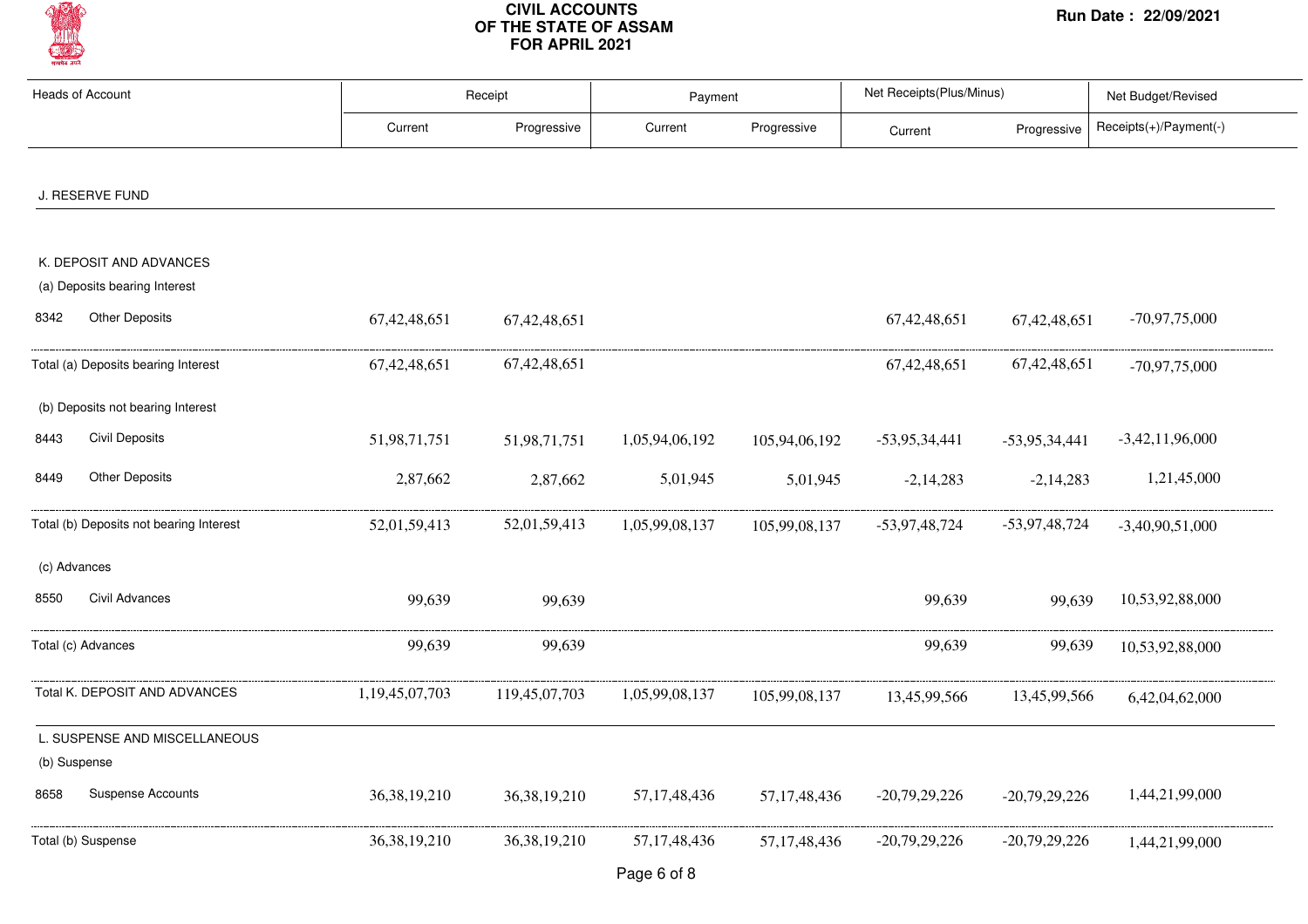

|              | <b>Heads of Account</b>                                                                                 |                   | Receipt          | Payment                                                                               |                 | Net Receipts(Plus/Minus)                   |                    | Net Budget/Revised     |
|--------------|---------------------------------------------------------------------------------------------------------|-------------------|------------------|---------------------------------------------------------------------------------------|-----------------|--------------------------------------------|--------------------|------------------------|
|              |                                                                                                         | Current           | Progressive      | Current                                                                               | Progressive     | Current                                    | Progressive        | Receipts(+)/Payment(-) |
|              |                                                                                                         |                   |                  |                                                                                       |                 |                                            |                    |                        |
|              | L. SUSPENSE AND MISCELLANEOUS                                                                           |                   |                  |                                                                                       |                 |                                            |                    |                        |
| (b) Suspense |                                                                                                         |                   |                  |                                                                                       |                 |                                            |                    |                        |
|              |                                                                                                         |                   |                  |                                                                                       |                 |                                            |                    |                        |
|              | (c) Other Accounts                                                                                      |                   |                  |                                                                                       |                 |                                            |                    |                        |
| 8671         | Departmental Balances                                                                                   | 1,95,86,379       | 1,95,86,379      | 18,07,179                                                                             | 18,07,179       | 1,77,79,200                                | 1,77,79,200        | 37,91,91,000           |
| 8673         | Cash Balance Investment Account                                                                         | 1,31,39,61,00,000 | 13,139,61,00,000 | 1,41,92,95,00,000                                                                     |                 | 14, 192, 95, 00, 000 - 10, 53, 34, 00, 000 | $-10,53,34,00,000$ | $-9,71,52,38,000$      |
| 8675         | Deposits with Reserve Bank                                                                              | 3,45,17,09,30,129 |                  |                                                                                       |                 |                                            |                    |                        |
|              | Total (c) Other Accounts                                                                                | 4,76,58,66,16,508 |                  | 47,658,66,16,508 4,87,10,22,37,308 48,710,22,37,308 -10,51,56,20,800 -10,51,56,20,800 |                 |                                            |                    | $-9.33,60.47,000$      |
|              | Total L. SUSPENSE AND MISCELLANEOUS                                                                     | 4,76,95,04,35,718 |                  | 47,695,04,35,718 4,87,67,39,85,744 48,767,39,85,744 -10,72,35,50,026 -10,72,35,50,026 |                 |                                            |                    | $-7,89,38,48,000$      |
|              | M. REMITTANCES                                                                                          |                   |                  |                                                                                       |                 |                                            |                    |                        |
|              | (a) Money Orders, and other Remittances                                                                 |                   |                  |                                                                                       |                 |                                            |                    |                        |
| 8782         | Cash Remittances and adjustments<br>between officers rendering accounts to the<br>same Accounts Officer | 61, 20, 36, 639   | 61, 20, 36, 639  | 58,91,25,289                                                                          | 58,91,25,289    | 2, 29, 11, 350                             | 2,29,11,350        | $-7,11,64,39,000$      |
|              | Total (a) Money Orders, and other Remittances                                                           | 61,20,36,639      | 61,20,36,639     | 58,91,25,289                                                                          | 58,91,25,289    | 2,29,11,350                                | 2,29,11,350        | $-7,11,64,39,000$      |
|              | (b) Inter- Governmental Adjustment Account                                                              |                   |                  |                                                                                       |                 |                                            |                    |                        |
| 8793         | Inter-State Suspence Account                                                                            | 1,84,363          | 1,84,363         | 28, 33, 60, 866                                                                       | 28,33,60,866    | $-28,31,76,503$                            | $-28,31,76,503$    | $-21,85,44,000$        |
|              | Total (b) Inter- Governmental Adjustment Account                                                        | 1,84,363          | 1,84,363         | 28, 33, 60, 866                                                                       | 28,33,60,866    | $-28,31,76,503$                            | $-28,31,76,503$    | $-21,85,44,000$        |
|              | <b>Total M. REMITTANCES</b>                                                                             | 61,22,21,002      | 61,22,21,002     | 87, 24, 86, 155                                                                       | 87, 24, 86, 155 | $-26,02,65,153$                            | $-26,02,65,153$    | $-7,33,49,83,000$      |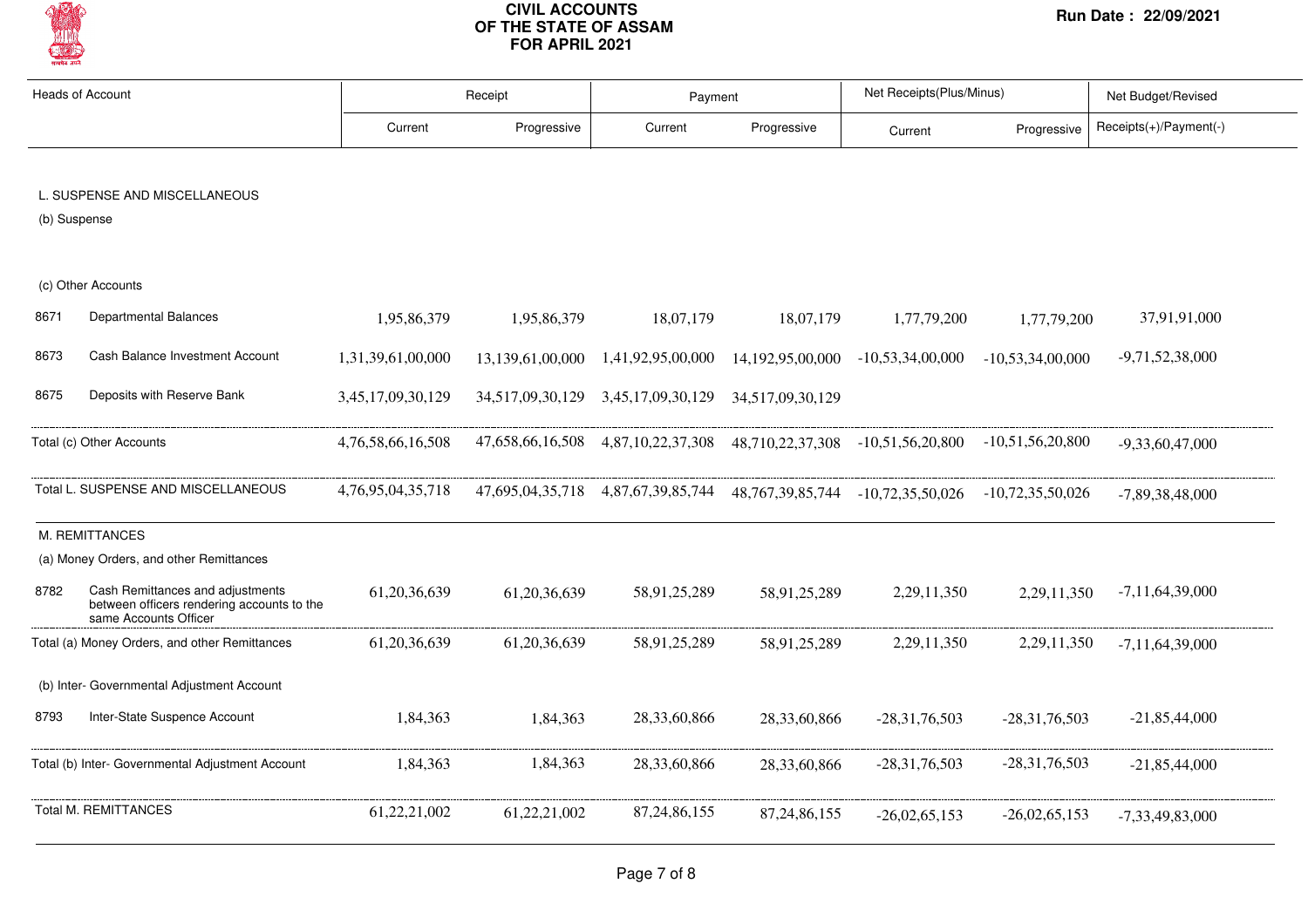

Total-Part III Public Account 4,79,96,76,03,364 47,996,76,03,364 4,89,68,12,04,407 48,968,12,04,407 -9,71,36,01,045 -9,71,36,01,043 6,42,33,21,000

Total - Consolidated/Contingency Fund & Public Account

5,21,49,79,91,832 52,149,79,91,832 5,22,27,41,83,750 52,227,41,83,749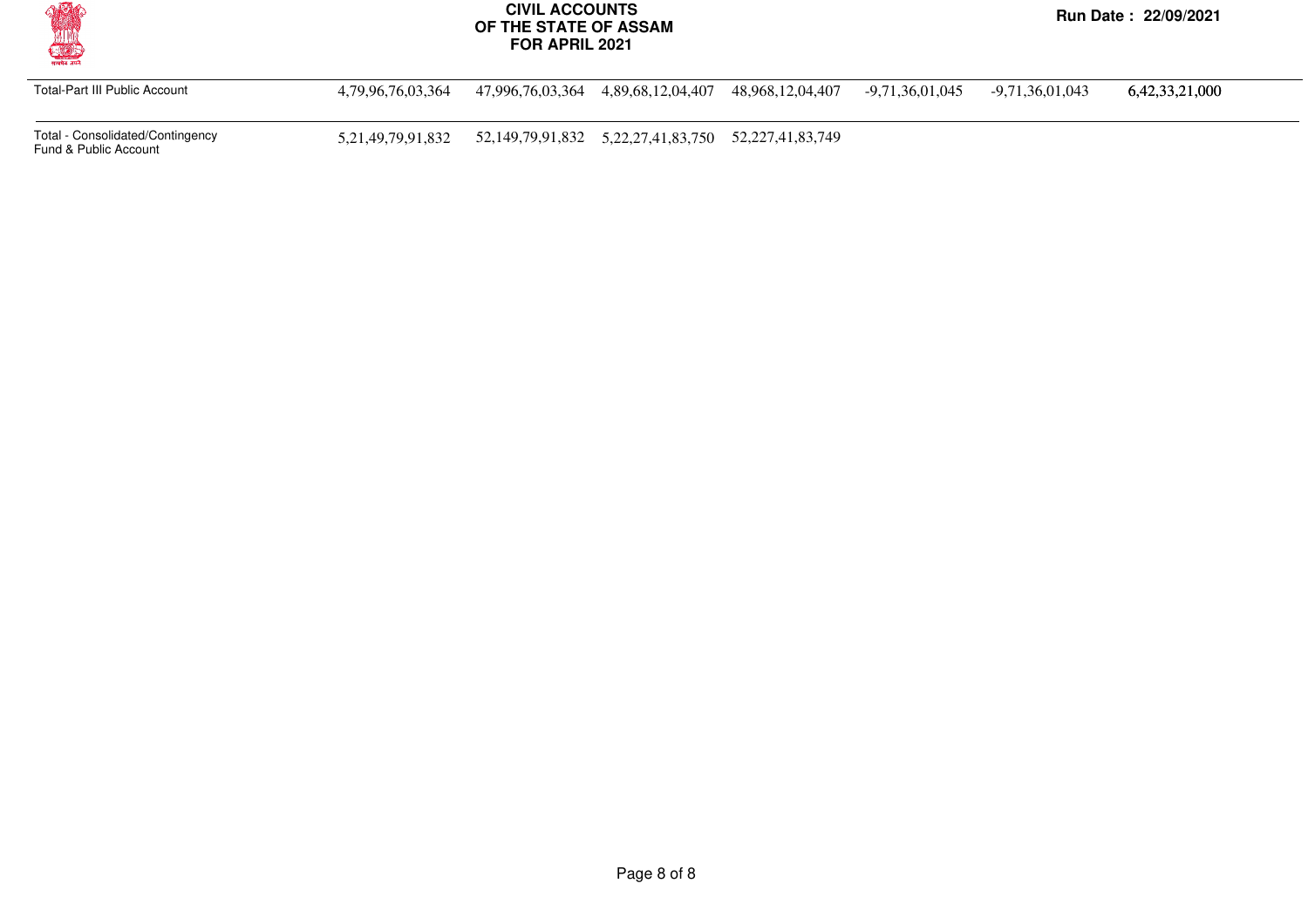| <b>Heads Of Accounts</b>  |                | Receipt     | <b>Payment</b> |             |  |
|---------------------------|----------------|-------------|----------------|-------------|--|
| I. S. S.                  | <b>Current</b> | Progressive | <b>Current</b> | Progressive |  |
|                           |                |             |                |             |  |
| 101 A.G. Andhra Pradesh   | 0              | 0           |                | $\Omega$    |  |
| 103 A.G. Bihar            | 0              | 0           | 71,384         | 71,384      |  |
| 104 A.G. Gujrat           | 0              | 0           | 48,224         | 48,224      |  |
| 105 A.G. Haryana          | 0              | 0           |                | $\Omega$    |  |
| 106 A.G. Kerala           | 0              | 0           | 1,04,446       | 1,04,446    |  |
| 107 A.G. Madhya Pradesh   | 0              | 0           | 2,50,125       | 2,50,125    |  |
| 108 A.G. Tamil Nadu       | 0              | 0           |                | 0           |  |
| 109 A.G. Maharastra       | 0              | 0           | 1,80,742       | 1,80,742    |  |
| 110 A.G. Karnataka        | 0              | 0           |                | $\Omega$    |  |
| 111 A.G. Nagaland         | 0              | 0           | 6,21,06,371    | 6,21,06,371 |  |
| 112 A.G. Orissa           | 0              | 0           | 30,438         | 30,438      |  |
| 113 A.G. Punjab           | 0              | 0           |                | 0           |  |
| 114 A.G. Rajasthan        | 0              | 0           | 49,865         | 49,865      |  |
| 115 A.G. Uttar Pradesh    | 0              | 0           | 21,060         | 21,060      |  |
| 116 A.G. West Bengal      | 0              | 0           | 44,30,883      | 44,30,883   |  |
| 117 A.G. Meghalaya        | 0              | 0           | 2,32,39,027    | 2,32,39,027 |  |
| 118 A.G. Himachal Pradesh | 0              | 0           |                | $\Omega$    |  |
| 119 A.G. Manipur          | 0              | 0           | 15,26,476      | 15,26,476   |  |
| 120 A.G. Tripura          | 1,21,363       | 1,21,363    | 48,02,697      | 48,02,697   |  |
| 121 A.G. Mizoram          | 0              | 0           | 81,86,295      | 81,86,295   |  |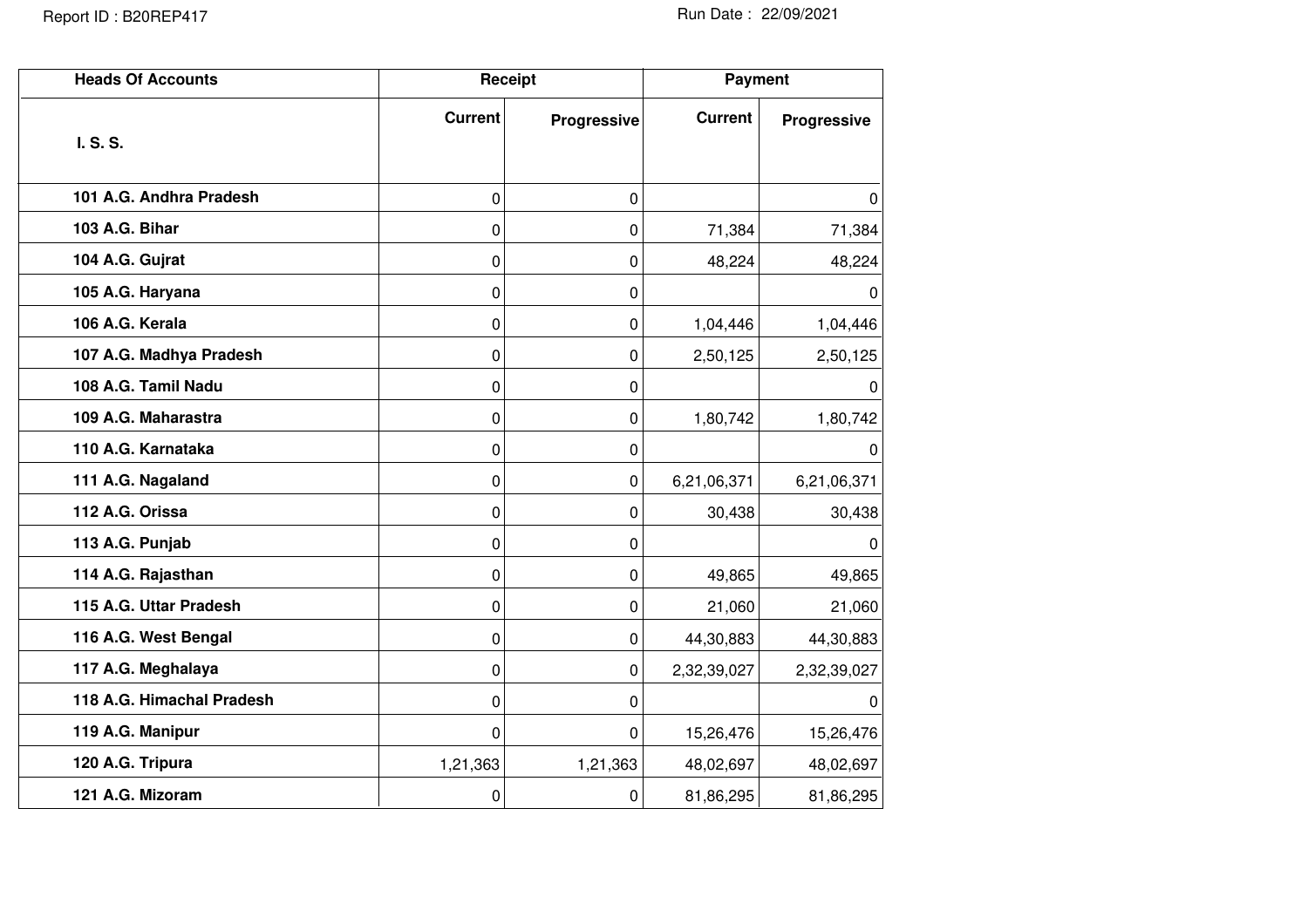| <b>Heads Of Accounts</b>                       |                | Receipt            | Payment        |                    |  |
|------------------------------------------------|----------------|--------------------|----------------|--------------------|--|
| I. S. S.                                       | <b>Current</b> | <b>Progressive</b> | <b>Current</b> | <b>Progressive</b> |  |
| 122 A.G. Arunachal Pradesh                     | 63,000         | 63,000             | 17,82,52,519   | 17,82,52,519       |  |
| 123 A.G. Goa                                   | 0              | 0                  |                | 0                  |  |
| 124 A.G. Chattisgarh                           | 0              | 0                  | 60,314         | 60,314             |  |
| 125 A.G. Jharkhand                             | 0              | 0                  |                | 0                  |  |
| 126 A.G. Uttaranchal                           | 0              | 0                  |                | 0                  |  |
| 127 A.G. Pudicherry                            | 0              | 0                  |                | 0                  |  |
| 130 A.G. Telangana                             | 0              | 0                  |                | 0                  |  |
| 131 A.G. Jammu & Kashmir                       | 0              | 0                  |                | 0                  |  |
| 281 A.G. Ladakh                                | 0              | 0                  |                | 0                  |  |
| 787 A.G. Dadra Nagar Haveli and Daman<br>& Diu | 0              | $\Omega$           |                | $\mathbf{0}$       |  |
| <b>NULL</b>                                    | 0              | $\Omega$           |                | $\mathbf{0}$       |  |
| Total - I. S. S.                               | 1,84,363       | 1,84,363           | 28,33,60,866   | 28,33,60,866       |  |